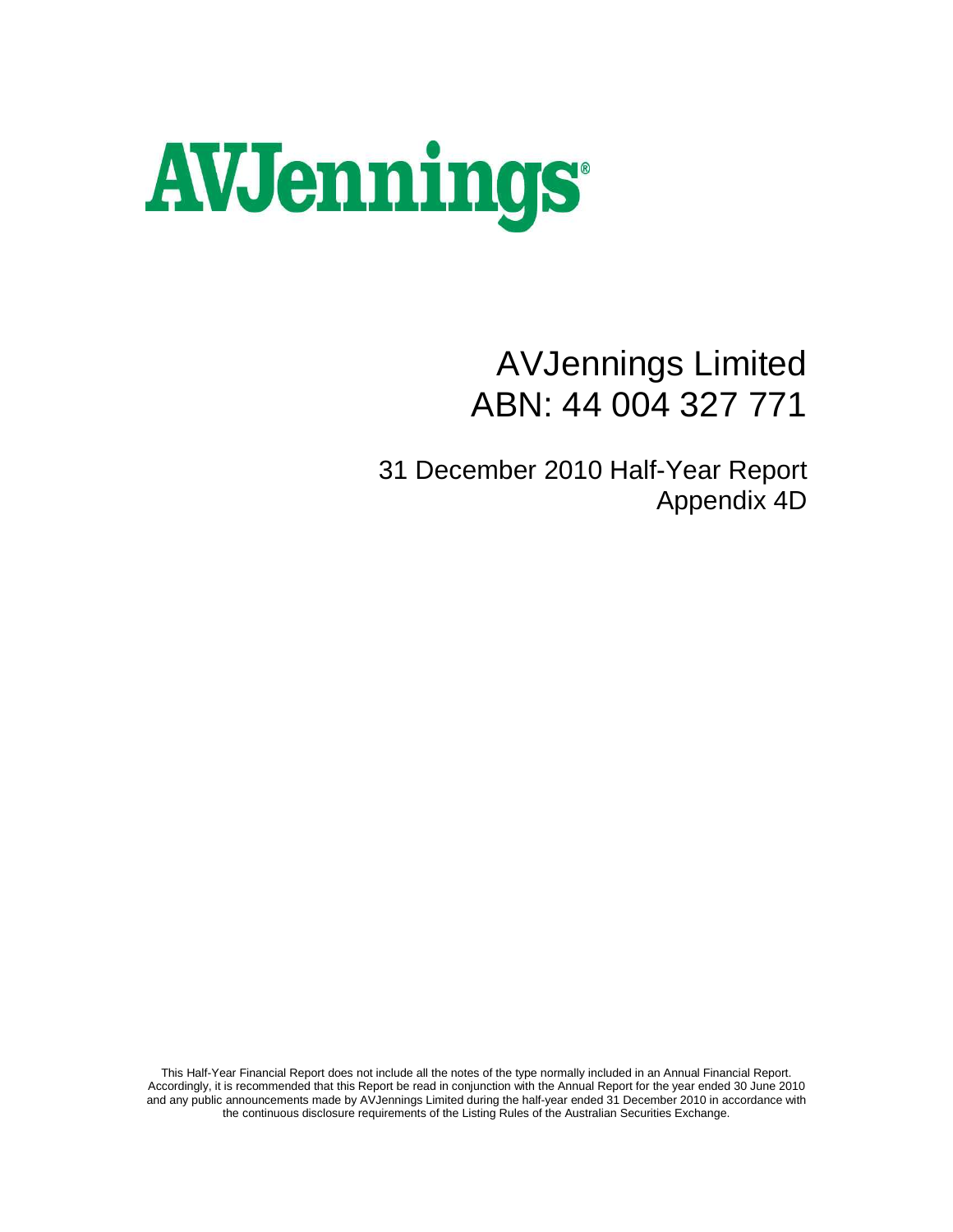# **AVJennings**

# **Contents**

| Page |
|------|
| -3   |
|      |
| 8    |
|      |
|      |
|      |
|      |
|      |
|      |
|      |
|      |
|      |
|      |
|      |
|      |
|      |
|      |
|      |
|      |
|      |
|      |
|      |
|      |
|      |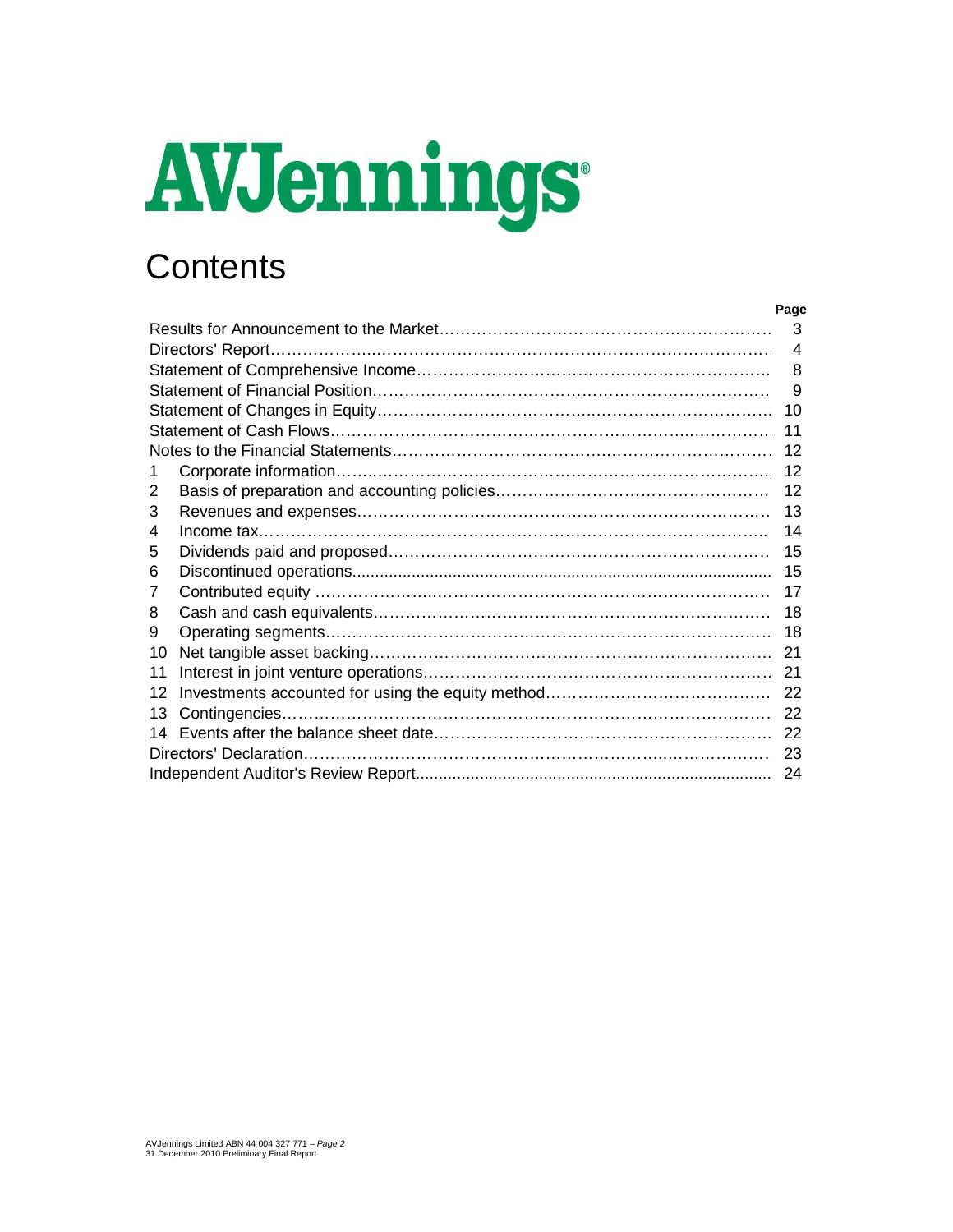# AVJennings

# **Results for Announcement to the Market**

**Appendix 4D for the half-year ended 31 December 2010**

|                                                                                                    | 6 months<br><b>31 December</b><br>2010<br>\$'000 | 6 months<br>31 December<br>2009<br>\$'000 | Increase/(Decrease)<br>\$'000 | %                  |
|----------------------------------------------------------------------------------------------------|--------------------------------------------------|-------------------------------------------|-------------------------------|--------------------|
| <b>Continuing operations</b>                                                                       |                                                  |                                           |                               |                    |
| Revenues                                                                                           | 100,245                                          | 137,388                                   | (37, 143)                     | $(27.0)\%$         |
| Profit after tax from                                                                              |                                                  |                                           |                               |                    |
| continuing operations                                                                              | 11,559                                           | 6,607                                     | 4,952                         | 75.0%              |
| <b>Discontinued operations</b>                                                                     |                                                  |                                           |                               |                    |
| Loss after tax from                                                                                |                                                  |                                           |                               |                    |
| discontinued operations                                                                            | (994)                                            | (3,389)                                   | 2,395                         | 70.7%              |
| Net profit attributable                                                                            |                                                  |                                           |                               |                    |
| to members                                                                                         | 10,565                                           | 3,218                                     | 7,347                         | 228.3%             |
| <b>Dividends</b>                                                                                   |                                                  | Cents per                                 |                               | Franked amount per |
|                                                                                                    |                                                  | security                                  | security at 30% tax           |                    |
| <b>Current period</b><br>Interim dividend                                                          |                                                  | 1.0                                       | 1.0                           |                    |
| <b>Total dividend</b>                                                                              |                                                  | 1.0                                       | 1.0                           |                    |
|                                                                                                    |                                                  |                                           |                               |                    |
| Previous corresponding period<br>Interim dividend                                                  |                                                  | <b>NIL</b>                                | <b>NIL</b>                    |                    |
| <b>Total dividend</b>                                                                              |                                                  | <b>NIL</b>                                | <b>NIL</b>                    |                    |
|                                                                                                    |                                                  |                                           |                               |                    |
| Record date for determining entitlements to dividend:                                              |                                                  |                                           | 4 April 2011                  |                    |
|                                                                                                    |                                                  |                                           |                               |                    |
| 18 April 2011<br>Payment date:                                                                     |                                                  |                                           |                               |                    |
| The Company's Dividend Re-Investment Plan has been suspended.                                      |                                                  |                                           |                               |                    |
| <b>Explanation of results</b>                                                                      |                                                  |                                           |                               |                    |
| The Review of Operations in the attached Directors' Report provides an explanation of the results. |                                                  |                                           |                               |                    |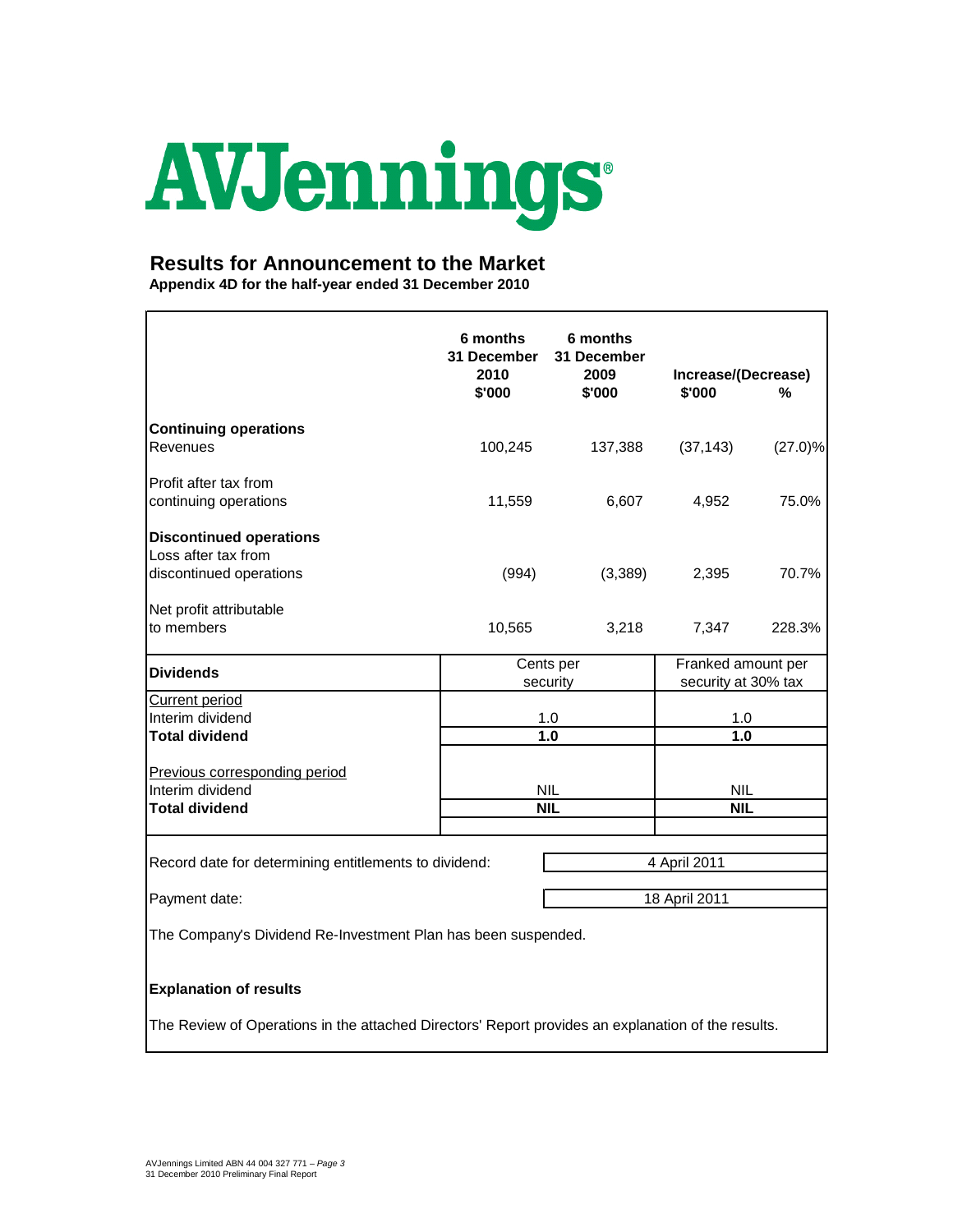For the half-year ended 31 December 2010

Your Directors present their Report on the Company and its controlled entities for the half-year ended 31 December 2010.

# **DIRECTORS**

The names of the Company's Directors in office during the half-year and until the date of this Report are as below. Directors were in office for the entire period unless otherwise stated.

Mr Simon Cheong (Chairman) Mr Jerome Rowley (Deputy Chairman) Mr Peter K Summers Mrs Elizabeth Sam Mr Herman R Hochstadt Mr Bobby Chin Mr Bruce G Hayman

# **REVIEW OF OPERATIONS**

### **Overview**

The Company produced a solid result for the first six months of FY2011 with Net Profit after Tax of \$10.6 million, representing a 228% improvement over the prior corresponding period. The result confirms AVJennings' core strengths of Land Development and Integrated Housing with Net Profit after Tax from continuing operations of \$11.6 million, up 75% on last year.

The result is the second stage in building long-term sustainable shareholder value and delivering improved returns. The first stage was heavily focussed on capital management following changed debt market conditions flowing out of the Global Financial Crisis, and addressing the loss making Contract Building operation. Following the sale of the Contract Building division, the Company had been able to move more strongly into the second stage of the process, which was to increase the focus on performance of its Developments business which develops land, integrated housing and lowrise apartment projects.

Whilst the Developments segment has performed consistently for a number of years, including during the Global Financial Crisis, returns need to lift. In part, this will come from improved systems and cost structures, but a significant component will come from replenishing the land bank with inventory through acquisitions that adequately allow for higher government taxes and charges and increased planning and approval times that have occurred in recent years.

The 2011 half year result still carries close to \$1 million (after tax) in losses from Contract Building which were incurred either as trading losses prior to the sale to Sekisui House Australia on 2 August 2010, or as a result of the sale. From the date of sale, the Company is entitled to receive royalties under the 3 year trademark licence agreement which will have a positive impact on the Company's result over that time.

Revenues from continuing operations were lower at \$100.2 million compared to the previous corresponding period of \$137.4 million. The previous year included significant revenues from the successful Verve apartment project at Erskineville, Sydney. However, the reduced first half revenues also reflect that the current financial year's development and sales program is weighted more to the second half.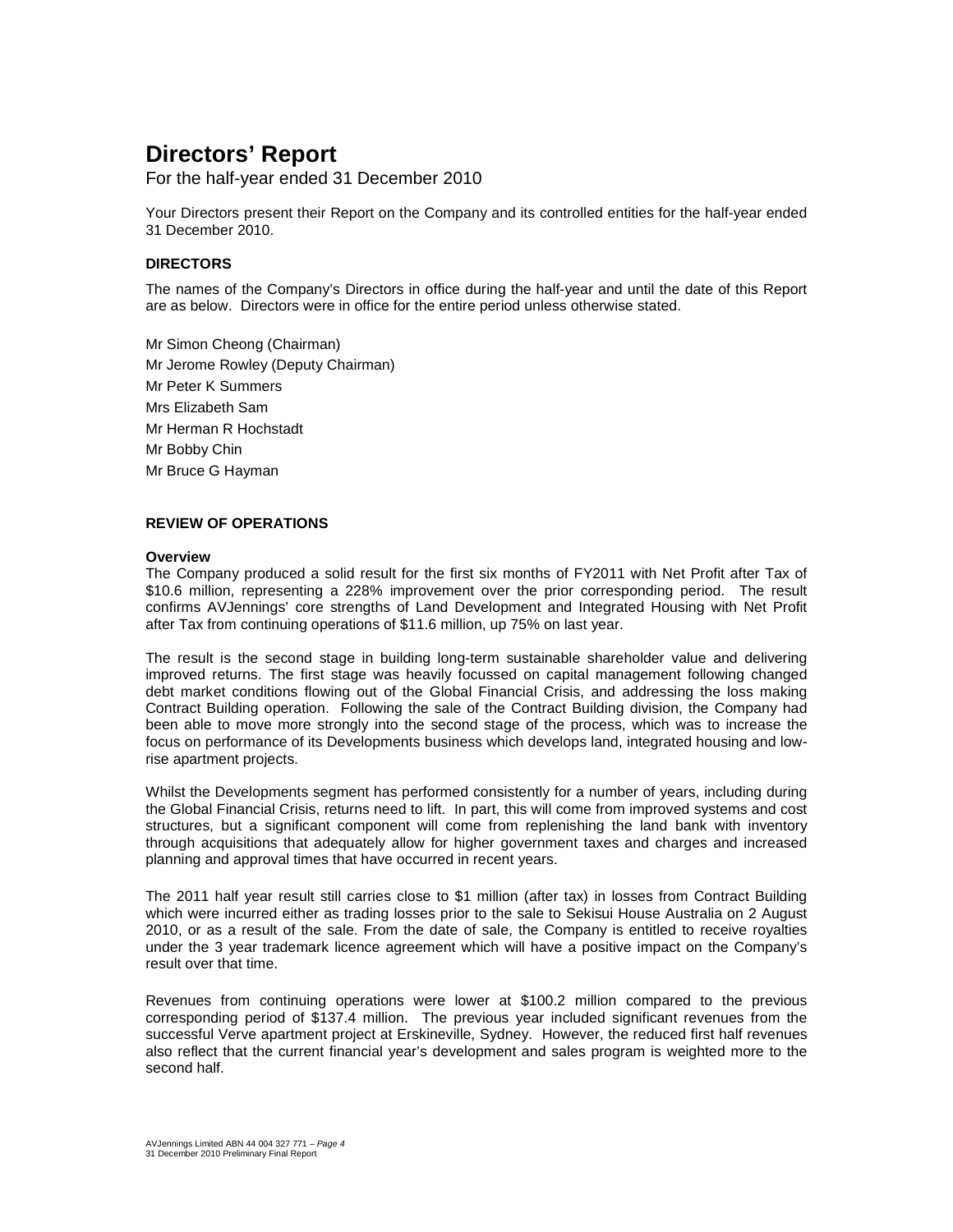For the half-year ended 31 December 2010

# **REVIEW OF OPERATIONS (continued)**

### **Land Acquisitions**

In line with the stated aim of growing its development property inventory, the Company announced in December 2010 the addition of 4 new projects totalling 2,700 lots. These additions bring the land bank to approximately 11,500 lots and are in line with the Company's objective of having a land bank representing 5 years of property sales.

Economic conditions in the last few years have created a number of good buying opportunities, enabling the Company to commence the process of growing its inventory. However, the Company continues to rigorously apply its internal acquisition criteria.

The four additional projects are:

### **Cobbitty, New South Wales: 469 lots**

This site is located in Sydney's south-west – a significant growth corridor. The 43 hectares are already zoned residential.

### **Coomera, Queensland: 318 lots**

This land is situated in an area where there is limited supply of land and strongly aligns the AVJennings brand with potential customers.

# **Elysium, Queensland: 158 lots and 16 nearly completed dwellings**

This project offers AVJennings the opportunity to develop a mix of product to meet the needs of the broader market in the Noosa region.

### **Penfield, South Australia: 1,750 lots**

This development will be done in conjunction with the Land Management Corporation – a South Australian Government body. The transaction is structured to ensure the SA Government's vision for growth for the region is met as well as provide good commercial outcomes for the Company.

### **Balance Sheet**

Despite the increase in the Company's inventory resulting from the recent acquisitions, net debt levels, including the Company's proportionate share of associated entity debt, have remained steady at approximately \$71 million. On this basis, this equates to a debt to equity ratio of 23.6% and debt to total assets of 14.3%. Net debt on balance sheet reduced by 21.3% from 30 June 2010 to \$45.6 million. The result for the first half of 2011 was aided by cash flow from settlements, and the receipt of approximately \$21.3 million from the sale of the Contract Building Division.

# **Outlook**

The Company's development and sales program is typically weighted more to the second half. None of the Company's projects were directly affected by the recent floods throughout many areas in Australia. However, the wet weather during the latter part of 2010 did have some impact on the first half result and on construction schedules for the 2011 financial year.

Nevertheless, the growing gap between the under-supply of housing relative to demand continues to provide a strong long term outlook. Additionally, the Company's focus on strategies that deliver high quality housing solutions that are affordable is the key to its ability to drive shareholder value.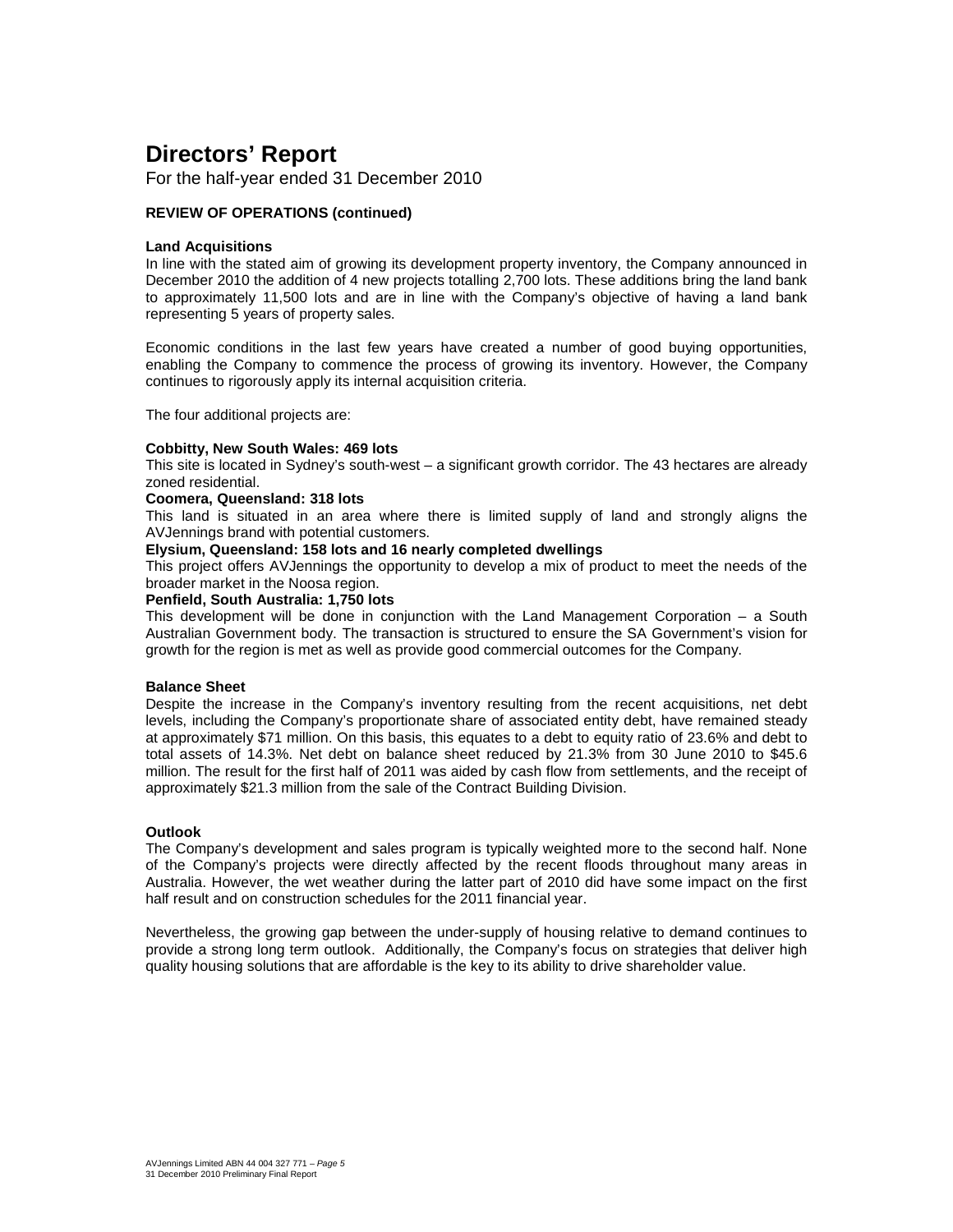For the half-year ended 31 December 2010

# **REVIEW OF OPERATIONS (continued)**

### **DIVIDENDS**

Reflecting confidence in the underlying fundamentals of Australia's new housing sector and the Company's performance, the Board has declared a fully franked interim dividend of 1.0 cent per share (2009 corresponding period: Nil). This will be the first interim dividend paid since January 2006.

# **COMPARATIVE FIGURES**

To enable meaningful comparison, some comparatives have been reclassified to conform with the current year's presentation.

# **SIGNIFICANT CHANGES IN THE STATE OF AFFAIRS**

The Consolidated Entity's main banking facilities mature on 30 September 2011. As a result, the borrowings under these facilities are shown as a current liability on the Statement of Financial Position at 31 December 2010.

# **EVENTS AFTER BALANCE SHEET DATE**

No matter or circumstance has arisen since 31 December 2010 that has significantly affected, or may significantly affect:

- a) the Consolidated Entity's operations in future financial years; or
- b) the results of those operations in future financial years; or
- c) the Consolidated Entity's state of affairs in future financial years.

### **ROUNDING OF AMOUNTS**

The Company is of a kind referred to in the Australian Securities and Investments Commission Class Order 98/0100 dated 10 July 1998. Accordingly, amounts in the Directors' Report, the Financial Statements and the Notes thereto have been rounded to the nearest thousand dollars, or in certain cases, to the nearest dollar.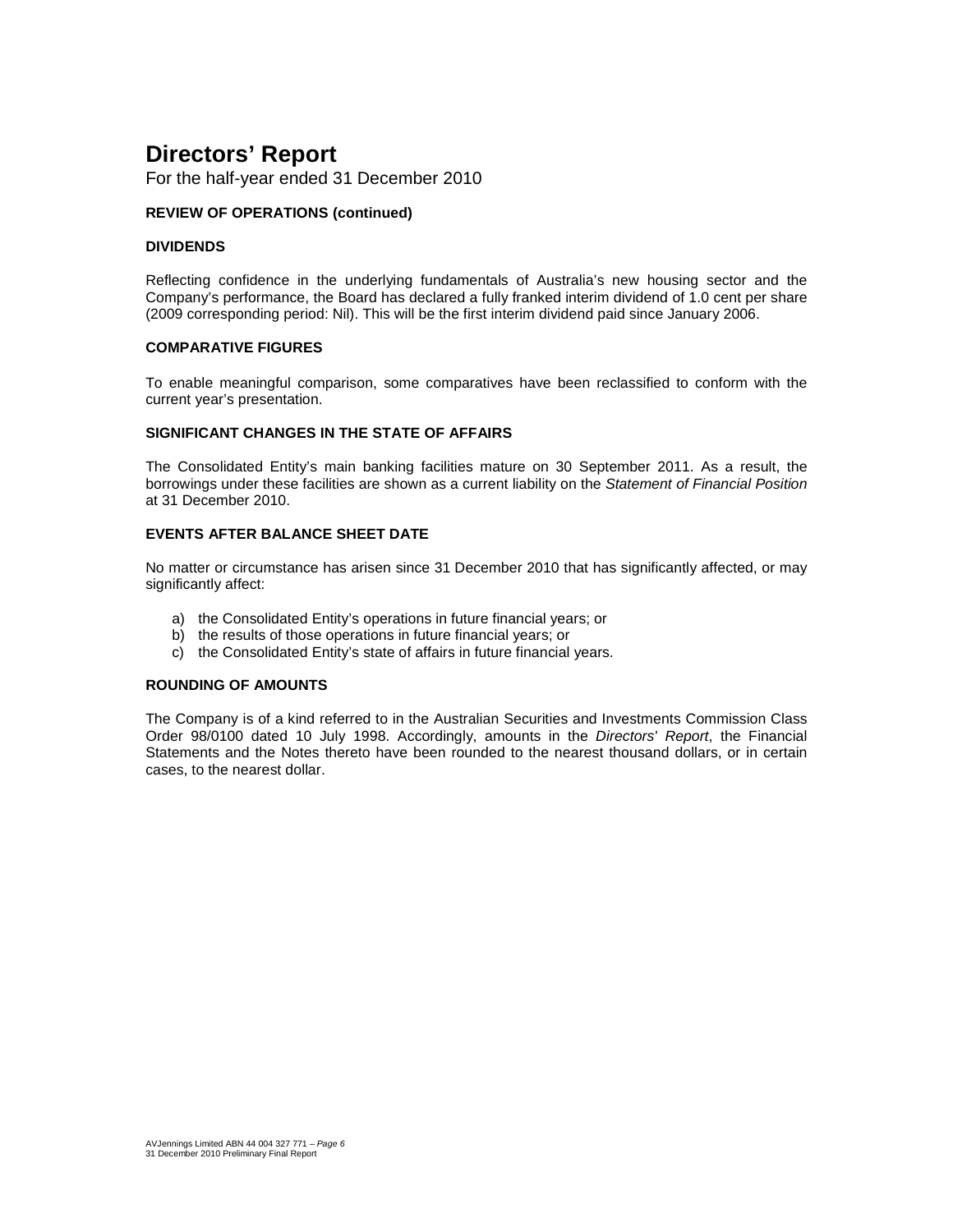For the half-year ended 31 December 2010

# **AUDITOR'S INDEPENDENCE DECLARATION**

We have obtained the following independence declaration from our auditors, Ernst & Young:



This Report is made in accordance with a resolution of the Directors.

Peter Summers **Director** 9 February 2011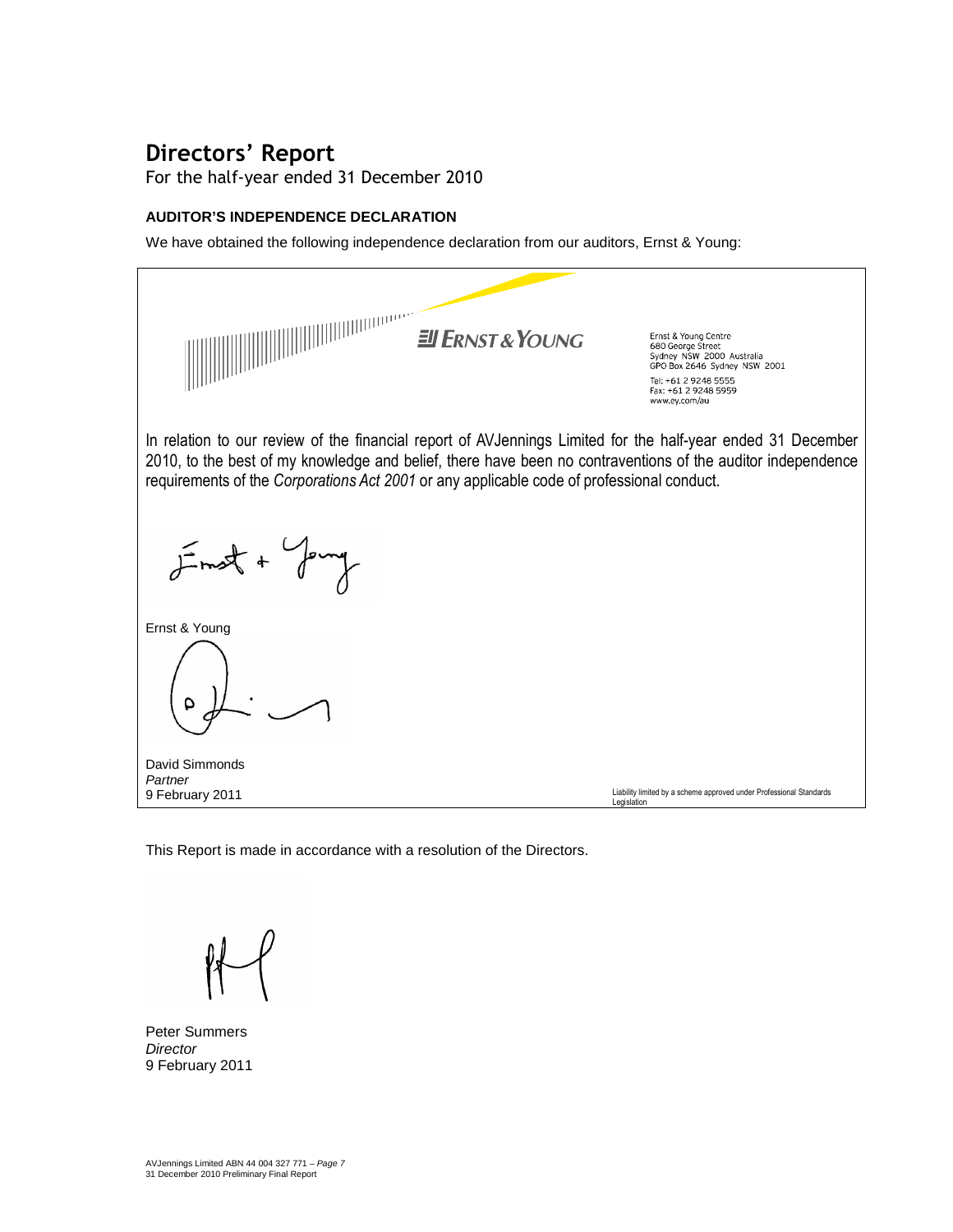# **Statement of Comprehensive Income**

For the half-year ended 31 December 2010

|                                                                                         |             |                                        | Consolidated                    |  |
|-----------------------------------------------------------------------------------------|-------------|----------------------------------------|---------------------------------|--|
|                                                                                         |             | 6 months<br><b>31 December</b><br>2010 | 6 months<br>31 December<br>2009 |  |
|                                                                                         | <b>Note</b> | \$'000                                 | \$'000                          |  |
|                                                                                         |             |                                        |                                 |  |
| <b>Continuing operations</b>                                                            |             |                                        |                                 |  |
| Revenues                                                                                | 3           | 100,245                                | 137,388                         |  |
| Share of profits of associates and joint ventures accounted for using the               |             |                                        |                                 |  |
| equity method                                                                           | 12          | 1,120                                  | 2,024                           |  |
| Change in inventories, finished goods and work-in-progress                              |             | (67, 822)                              | (113, 379)                      |  |
| Other operational expenses                                                              |             | (2,648)                                | (1,938)                         |  |
| Advertising expenses                                                                    |             | (1,672)                                | (1,612)                         |  |
| Display costs                                                                           |             | (521)                                  | (648)                           |  |
| Employee expenses                                                                       |             | (12, 254)                              | (11, 146)                       |  |
| Depreciation and amortisation expense                                                   |             | (347)                                  | (974)                           |  |
| Finance costs                                                                           | 3           | (521)                                  | (252)                           |  |
| Fair value gain on interest rate derivatives                                            |             | 509                                    | 1,638                           |  |
| Other expenses                                                                          |             | (58)                                   | (2,322)                         |  |
|                                                                                         |             |                                        |                                 |  |
| Profit from continuing operations before income tax                                     |             | 16,031                                 | 8,779                           |  |
| Income tax expense                                                                      | 4           | (4,472)                                | (2, 172)                        |  |
| Profit from continuing operations after income tax                                      |             | 11,559                                 | 6,607                           |  |
| <b>Discontinued operations</b>                                                          |             |                                        |                                 |  |
| Loss from discontinued operations after income tax                                      | 6           | (994)                                  | (3,389)                         |  |
|                                                                                         |             |                                        |                                 |  |
| Net profit for the period                                                               |             | 10,565                                 | 3,218                           |  |
|                                                                                         |             |                                        |                                 |  |
| Other comprehensive income                                                              |             |                                        |                                 |  |
| Foreign currency translation                                                            |             | (559)                                  |                                 |  |
|                                                                                         |             |                                        |                                 |  |
| Other comprehensive income for the period net of tax                                    |             | (559)                                  |                                 |  |
| Total comprehensive income for the period                                               |             | 10,006                                 | 3,218                           |  |
|                                                                                         |             |                                        |                                 |  |
| Earnings per share for profit from continuing operations attributable to                |             | Cents                                  | Cents                           |  |
| ordinary equity holders of the parent:                                                  |             |                                        |                                 |  |
| Basic earnings per share                                                                |             | 4.21                                   | 2.41                            |  |
| Diluted earnings per share                                                              |             | 4.21                                   | 2.41                            |  |
|                                                                                         |             |                                        |                                 |  |
| Earnings per share for profit attributable to ordinary equity holders of<br>the parent: |             |                                        |                                 |  |
| Basic earnings per share                                                                |             | 3.85                                   | 1.17                            |  |
| Diluted earnings per share                                                              |             | 3.85                                   | 1.17                            |  |
|                                                                                         |             |                                        |                                 |  |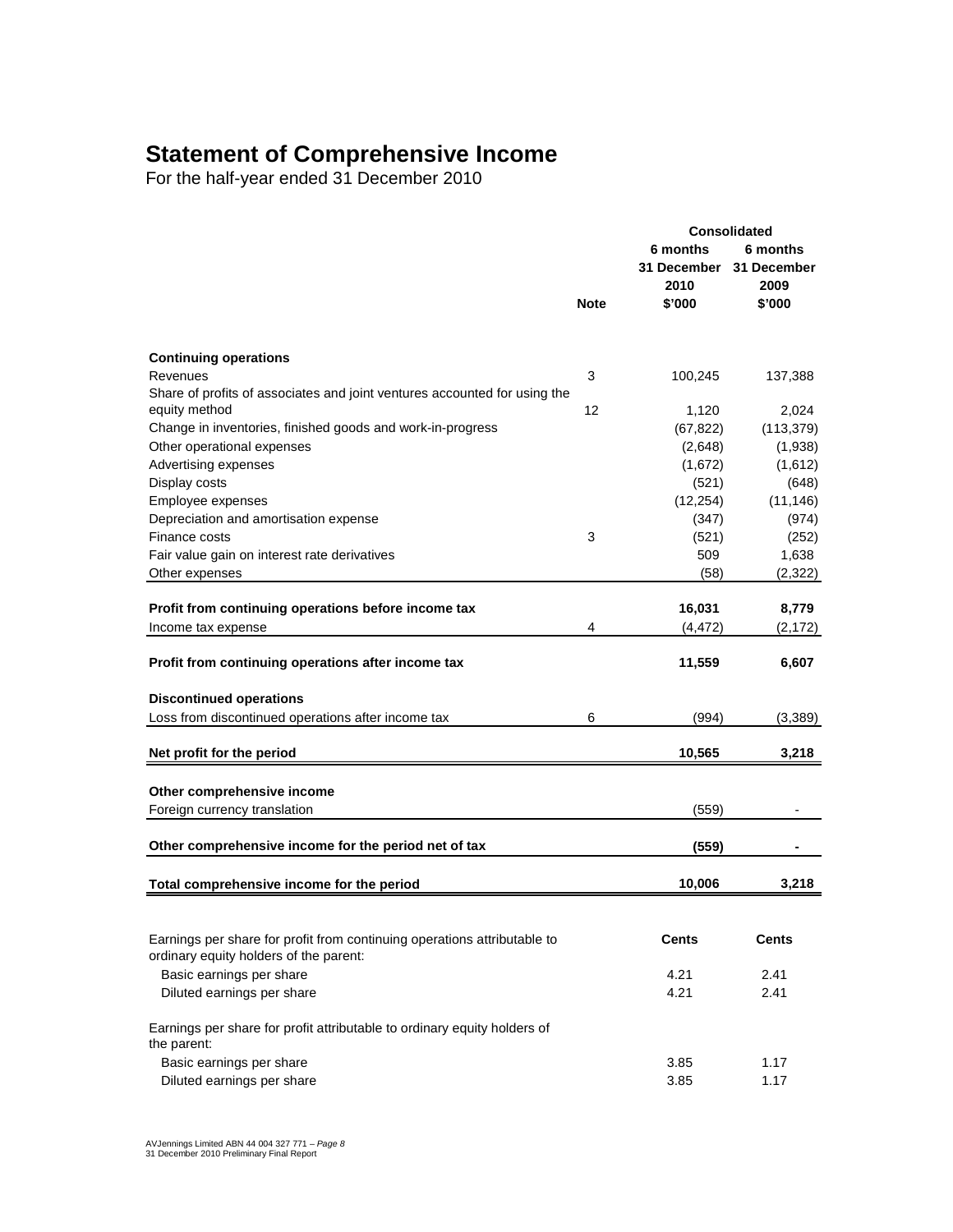# **Statement of Financial Position**

As at 31 December 2010

|                                                               |                | <b>Consolidated</b>      |                 |  |  |
|---------------------------------------------------------------|----------------|--------------------------|-----------------|--|--|
|                                                               |                | 31 December<br>2010      | 30 June<br>2010 |  |  |
|                                                               | <b>Note</b>    | \$'000                   | \$'000          |  |  |
| <b>CURRENT ASSETS</b>                                         |                |                          |                 |  |  |
| Cash and cash equivalents                                     | 8              | 25,196                   | 24,110          |  |  |
| Trade and other receivables                                   |                | 33,151                   | 15,409          |  |  |
| Inventories                                                   |                | 101,755                  | 100,571         |  |  |
| Other current assets                                          |                | 2,442                    | 1,712           |  |  |
| Assets of disposal group classified as held for sale          |                | $\overline{\phantom{a}}$ | 43,228          |  |  |
| <b>Total current assets</b>                                   |                | 162,544                  | 185,030         |  |  |
| <b>NON-CURRENT ASSETS</b>                                     |                |                          |                 |  |  |
| Inventories                                                   |                | 266,705                  | 241,591         |  |  |
| Investments accounted for using the equity method             |                | 37,887                   | 41,268          |  |  |
| Property, plant and equipment                                 |                | 899                      | 1,866           |  |  |
| Intangible asset                                              |                | 2,816                    | 2,816           |  |  |
| <b>Total non-current assets</b>                               |                | 308,307                  | 287,541         |  |  |
| <b>Total assets</b>                                           |                | 470,851                  | 472,571         |  |  |
| <b>CURRENT LIABILITIES</b>                                    |                |                          |                 |  |  |
| Trade and other payables                                      |                | 64,177                   | 34,288          |  |  |
| Derivative financial instruments                              |                | $\overline{\phantom{a}}$ | 509             |  |  |
| Interest-bearing loans and borrowings                         |                | 57,154                   | 67,212          |  |  |
| Tax payable                                                   |                | 4,074                    | 905             |  |  |
| Provisions                                                    |                | 3,499                    | 3,565           |  |  |
| Liabilities directly associated with the assets classified as |                |                          |                 |  |  |
| held for sale                                                 |                |                          | 21,966          |  |  |
| <b>Total current liabilities</b>                              |                | 128,904                  | 128,445         |  |  |
| <b>NON-CURRENT LIABILITIES</b>                                |                |                          |                 |  |  |
| Trade and other payables                                      |                | 5,277                    | 11,650          |  |  |
| Interest-bearing loans and borrowings                         |                | 13,762                   | 15,014          |  |  |
| Deferred tax liabilities                                      |                | 17,512                   | 17,398          |  |  |
| Provisions                                                    |                | 710                      | 646             |  |  |
| <b>Total non-current liabilities</b>                          |                | 37,261                   | 44,708          |  |  |
| <b>Total liabilities</b>                                      |                | 166,165                  | 173,153         |  |  |
| <b>Net assets</b>                                             |                | 304,686                  | 299,418         |  |  |
|                                                               |                |                          |                 |  |  |
| <b>EQUITY</b>                                                 |                |                          |                 |  |  |
| Equity attributable to equity holders of the parent           |                |                          |                 |  |  |
| Contributed equity                                            | $\overline{7}$ | 121,835                  | 122,578         |  |  |
| Reserves                                                      |                | (354)                    | 81              |  |  |
| Retained earnings                                             |                | 183,205                  | 176,759         |  |  |
| <b>Total equity</b>                                           |                |                          |                 |  |  |
|                                                               |                | 304,686                  | 299,418         |  |  |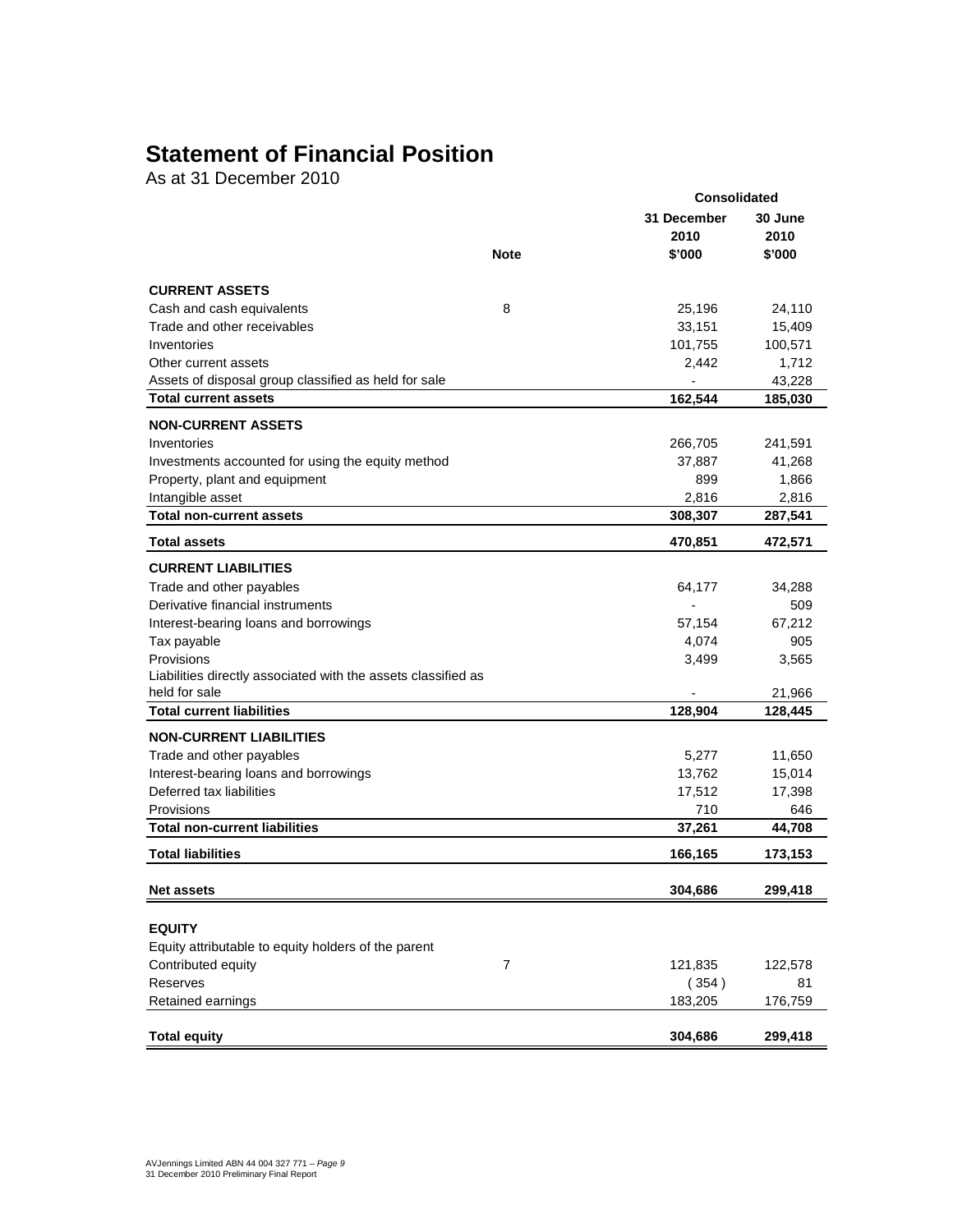# **Statement of Changes in Equity**

For the half-year ended 31 December 2010

|                                                                                                      |             | <b>Attributable to equity</b> |                          |                 |          |
|------------------------------------------------------------------------------------------------------|-------------|-------------------------------|--------------------------|-----------------|----------|
|                                                                                                      |             | holders of the parent         | <b>Total equity</b>      |                 |          |
|                                                                                                      |             | <b>Issued</b>                 | <b>Reserves</b>          | <b>Retained</b> |          |
|                                                                                                      |             | capital                       |                          | earnings        |          |
|                                                                                                      | <b>Note</b> | \$'000                        | \$'000                   | \$'000          | \$'000   |
| At 1 July 2009                                                                                       |             | 122,578                       | 22                       | 167,143         | 289,743  |
| Profit for the period                                                                                |             |                               |                          | 3,218           | 3,218    |
| Other comprehensive income for the period                                                            |             |                               |                          |                 |          |
| Total comprehensive income for the period<br>Transactions with owners in their capacity as<br>owners |             |                               |                          | 3,218           | 3,218    |
| - Share-based payment reserve                                                                        |             |                               | 30                       |                 | 30       |
|                                                                                                      |             | $\qquad \qquad \blacksquare$  | 30                       | 3,218           | 3,248    |
| At 31 December 2009                                                                                  |             | 122,578                       | 52                       | 170,361         | 292,991  |
| At 1 July 2010                                                                                       |             | 122,578                       | 81                       | 176,759         | 299,418  |
|                                                                                                      |             |                               |                          |                 |          |
| Profit for the period                                                                                |             |                               |                          | 10,565          | 10,565   |
| Other comprehensive loss for the period                                                              |             |                               | 559)                     |                 | (559)    |
| Total comprehensive income for the period<br>Transactions with owners in their capacity as<br>owners |             |                               | (559)                    | 10,565          | 10,006   |
| - Treasury shares acquired                                                                           | 7(b)        | (743)                         |                          |                 | (743)    |
| - Foreign currency translation reserve                                                               |             |                               |                          |                 |          |
| - Share-based payment reserve                                                                        |             |                               | 124                      |                 | 124      |
| - Dividends                                                                                          | 5           |                               | $\overline{\phantom{a}}$ | (4, 119)        | (4, 119) |
|                                                                                                      |             | (743)                         | 435)                     | 6,446           | 5,268    |
| At 31 December 2010                                                                                  |             | 121,835                       | 354)                     | 183,205         | 304,686  |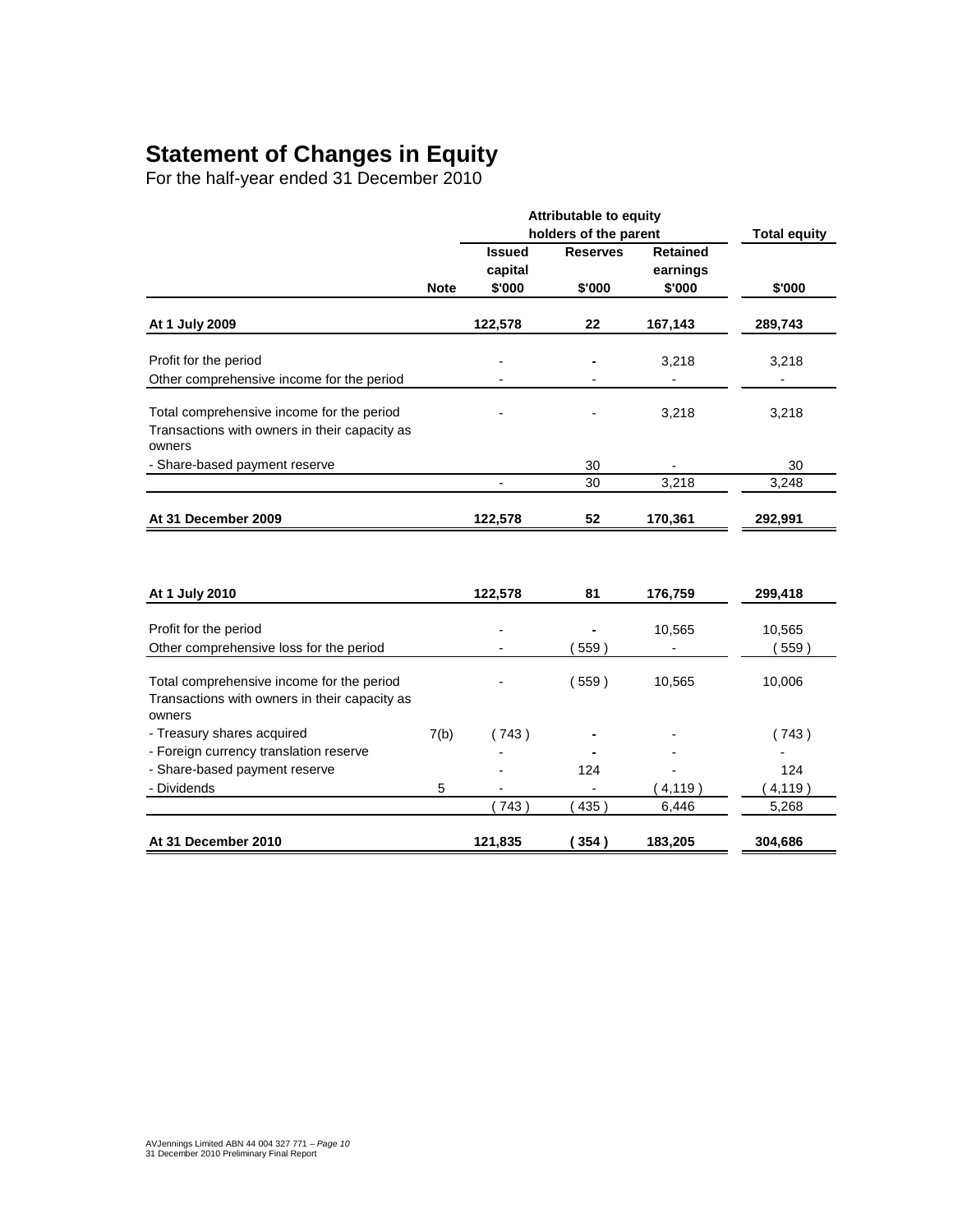# **Statement of Cash Flows**

For the half-year ended 31 December 2010

|                                                      | <b>Consolidated</b> |                                           |                                           |  |
|------------------------------------------------------|---------------------|-------------------------------------------|-------------------------------------------|--|
|                                                      | <b>Note</b>         | 6 months<br>31 December<br>2010<br>\$'000 | 6 months<br>31 December<br>2009<br>\$'000 |  |
|                                                      |                     |                                           |                                           |  |
| <b>CASH FLOWS FROM OPERATING ACTIVITIES</b>          |                     |                                           |                                           |  |
| Receipts from customers                              |                     | 112,915                                   | 257,196                                   |  |
| Payments to suppliers, land vendors and employees    |                     | (116, 032)                                | (215, 716)                                |  |
| Interest paid                                        |                     | (5, 354)                                  | (6,616)                                   |  |
| Income taxes paid                                    |                     | (1,000)                                   | $\overline{\phantom{0}}$                  |  |
| Net cash from operating activities                   |                     | (9, 471)                                  | 34,864                                    |  |
|                                                      |                     |                                           |                                           |  |
| <b>CASH FLOWS FROM INVESTING ACTIVITIES</b>          |                     |                                           |                                           |  |
| Proceeds from sale of property, plant and equipment  |                     | 654                                       | 172                                       |  |
| Purchase of property, plant and equipment            |                     | (162)                                     | (304)                                     |  |
| Proceeds from sale of discontinued operation         |                     | 21,304                                    |                                           |  |
| Interest received                                    |                     | 443                                       | 210                                       |  |
| Distribution received                                |                     | 4,510                                     | 120                                       |  |
| Investments in associates and joint venture entities |                     | (9)                                       | (243)                                     |  |
| Net cash used in investing activities                |                     | 26,740                                    | (45)                                      |  |
| <b>CASH FLOWS FROM FINANCING ACTIVITIES</b>          |                     |                                           |                                           |  |
| Proceeds from borrowings                             |                     | 64,742                                    | 56,696                                    |  |
| Repayment of borrowings                              |                     | (75,980)                                  | (58, 577)                                 |  |
| Payment of finance lease liability                   |                     | (83)                                      | (269)                                     |  |
| Payment for treasury shares                          | 7(b)                | (743)                                     |                                           |  |
| Equity dividends paid                                |                     | (4, 119)                                  |                                           |  |
| Net cash used in financing activities                |                     | (16, 183)                                 | (2, 150)                                  |  |
|                                                      |                     |                                           |                                           |  |
| <b>NET INCREASE IN CASH HELD</b>                     |                     | 1,086                                     | 32,669                                    |  |
| Cash and cash equivalents at beginning of period     |                     | 24,110                                    | 6,475                                     |  |
| CASH AND CASH EQUIVALENTS AT END OF PERIOD           | 8                   | 25,196                                    | 39,144                                    |  |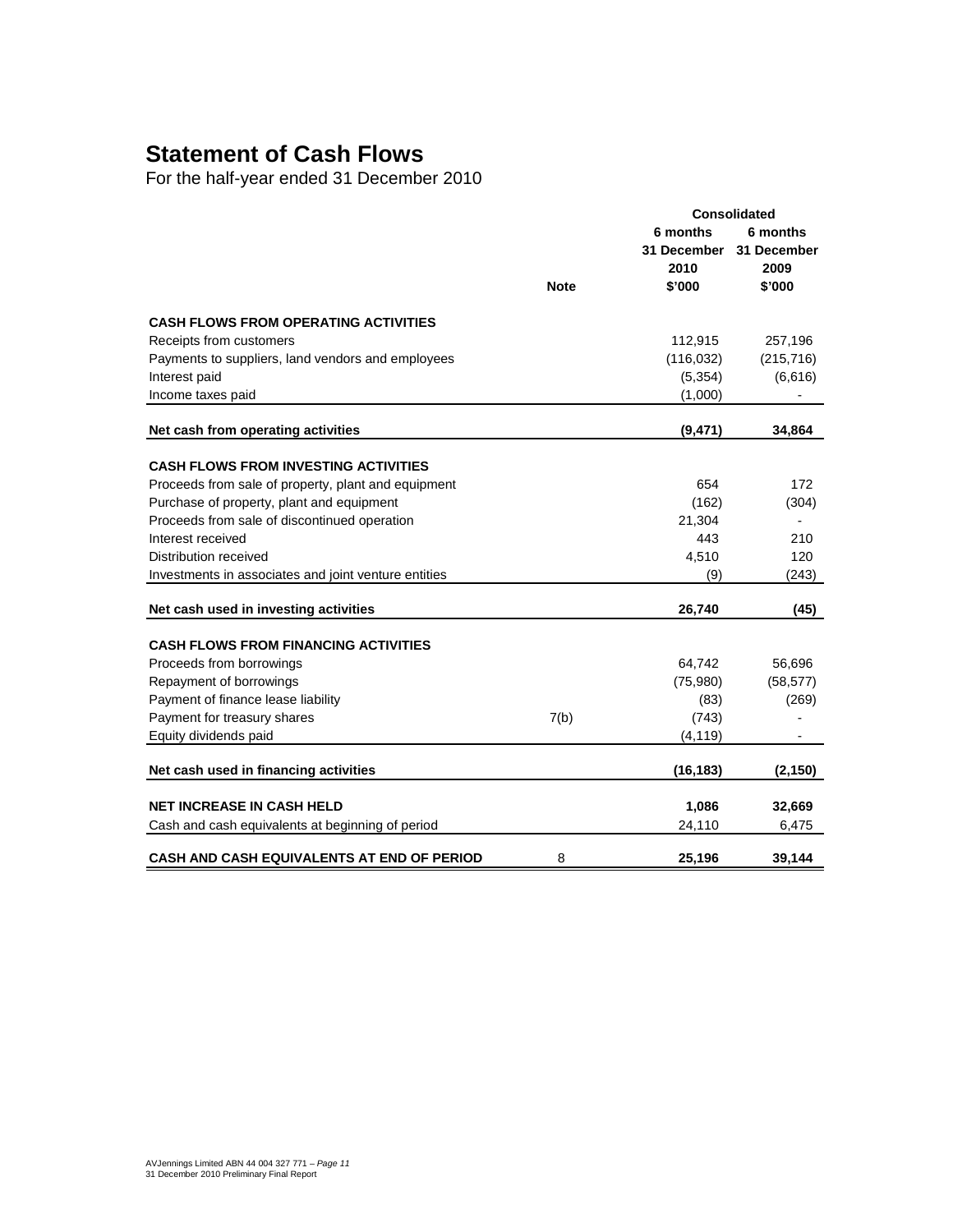For the half-year ended 31 December 2010

# **1. CORPORATE INFORMATION**

The Financial Statements of AVJennings Limited and its subsidiary companies ('the Consolidated Entity') for the half-year ended 31 December 2010 were authorised for issue in accordance with a resolution of the Directors on 9 February 2011. The Company is incorporated in Australia and limited by shares, which are publicly traded on the Australian Securities Exchange.

The nature of the operations and principal activities of the Consolidated Entity are described in Note 9, Operating Segments.

These Financial Statements have been prepared in accordance with the requirements of the Australian Securities Exchange (ASX) listing rules.

# **2. BASIS OF PREPARATION AND ACCOUNTING POLICIES**

These general purpose condensed Financial Statements for the half-year ended 31 December 2010 have been prepared in accordance with AASB 134 Interim Financial Reporting and the Corporations Act 2001. The Statements have been prepared on a historical basis except for derivative financial instruments which have been measured at fair value.

The condensed Financial Statements do not include all notes of the type normally included within the annual Financial Statements and therefore cannot be expected to provide as full an understanding of the financial performance, financial position and financing and investing activities of the Consolidated Entity as the full financial statements.

It is recommended that these Financial Statements be read in conjunction with the Annual Report for the year ended 30 June 2010 and considered together with any public announcements made by AVJennings Limited during the half-year ended 31 December 2010 in accordance with the continuous disclosure obligations of the ASX listing rules.

These Financial Statements are presented in Australian Dollars and all values are rounded to the nearest thousand dollars (\$'000) unless otherwise stated under the option available to the Company under Australian Securities and Investments Commission Class Order 98/0100. The Company is an entity to which the class order applies.

The accounting policies and methods of computation are the same as those adopted in the Financial Statements for the year ended 30 June 2010.

The directors have assessed the impact of the Australian Accounting Standards and Interpretations that have been recently issued and amended effective 1 July 2010 (to the extent relevant to the consolidated entity). The directors believe that these new or amended standards and interpretations do not have any material effect on the financial statements presented.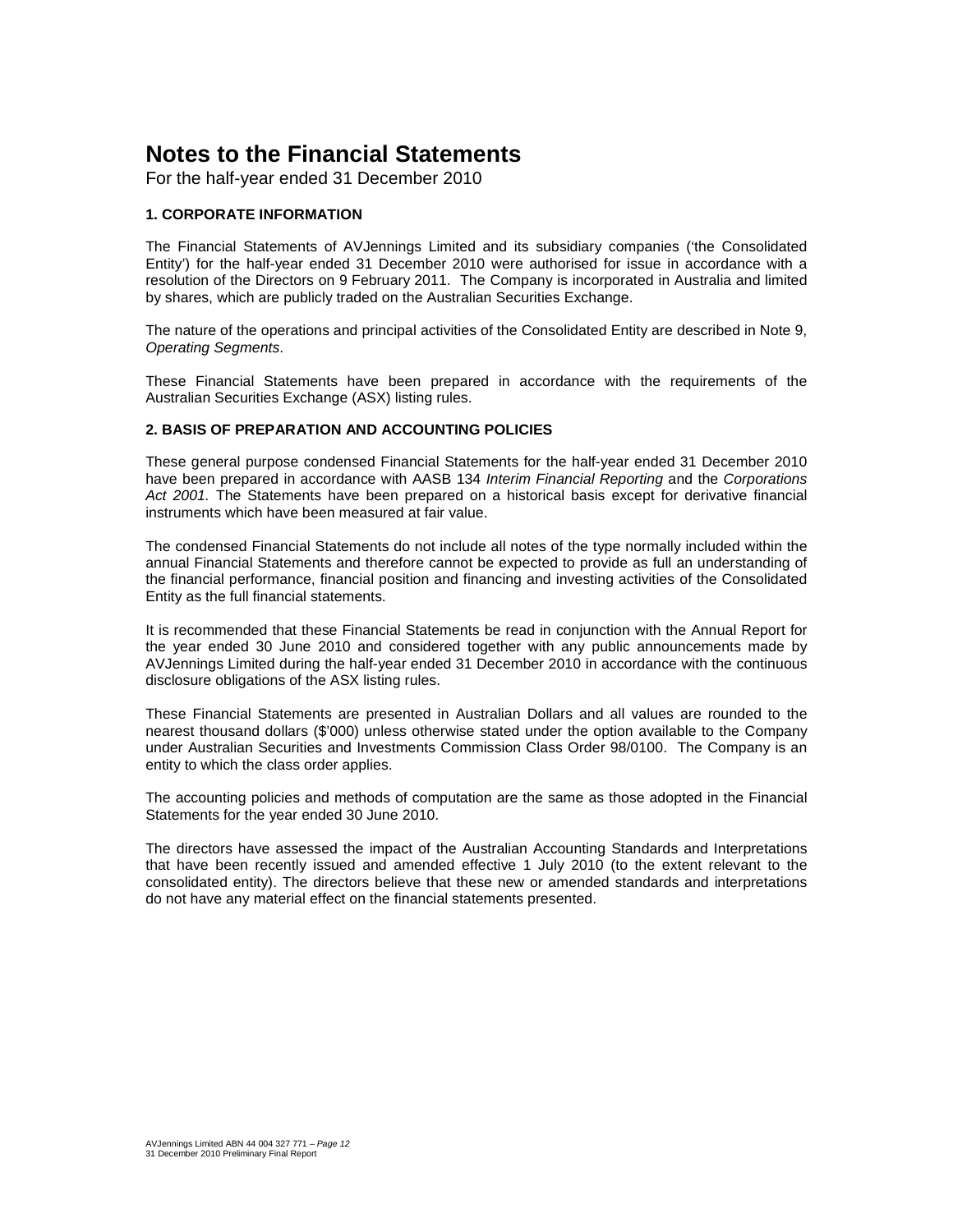For the half-year ended 31 December 2010

# **3. REVENUES AND EXPENSES**

Profit from ordinary activities before income tax includes the following revenues and expenses:

|                                                | Consolidated |             |  |
|------------------------------------------------|--------------|-------------|--|
|                                                | 6 months     | 6 months    |  |
|                                                | 31 December  | 31 December |  |
|                                                | 2010         | 2009        |  |
|                                                | \$'000       | \$'000      |  |
| Revenues from continuing operations            |              |             |  |
| Developments                                   | 93,561       | 131,702     |  |
| Home Improvements                              | 3,582        | 3,214       |  |
| Interest revenue                               | 494          | 210         |  |
| Management fees                                | 1,455        | 1,648       |  |
| Rental revenue                                 | 21           | 34          |  |
| Royalty income                                 | 732          |             |  |
| Sundry revenue                                 | 400          | 580         |  |
| <b>Total revenues</b>                          | 100,245      | 137,388     |  |
|                                                |              |             |  |
| <b>Finance costs for continuing operations</b> |              |             |  |
| Bank loans and overdrafts                      | 5,339        | 6,572       |  |
| Finance charges payable under finance leases   | 15           | 44          |  |
| Total finance costs                            | 5,354        | 6,616       |  |
| Less: Amount capitalised to inventories        | (4, 833)     | (6, 364)    |  |
|                                                |              |             |  |
| <b>Total finance costs expensed</b>            | 521          | 252         |  |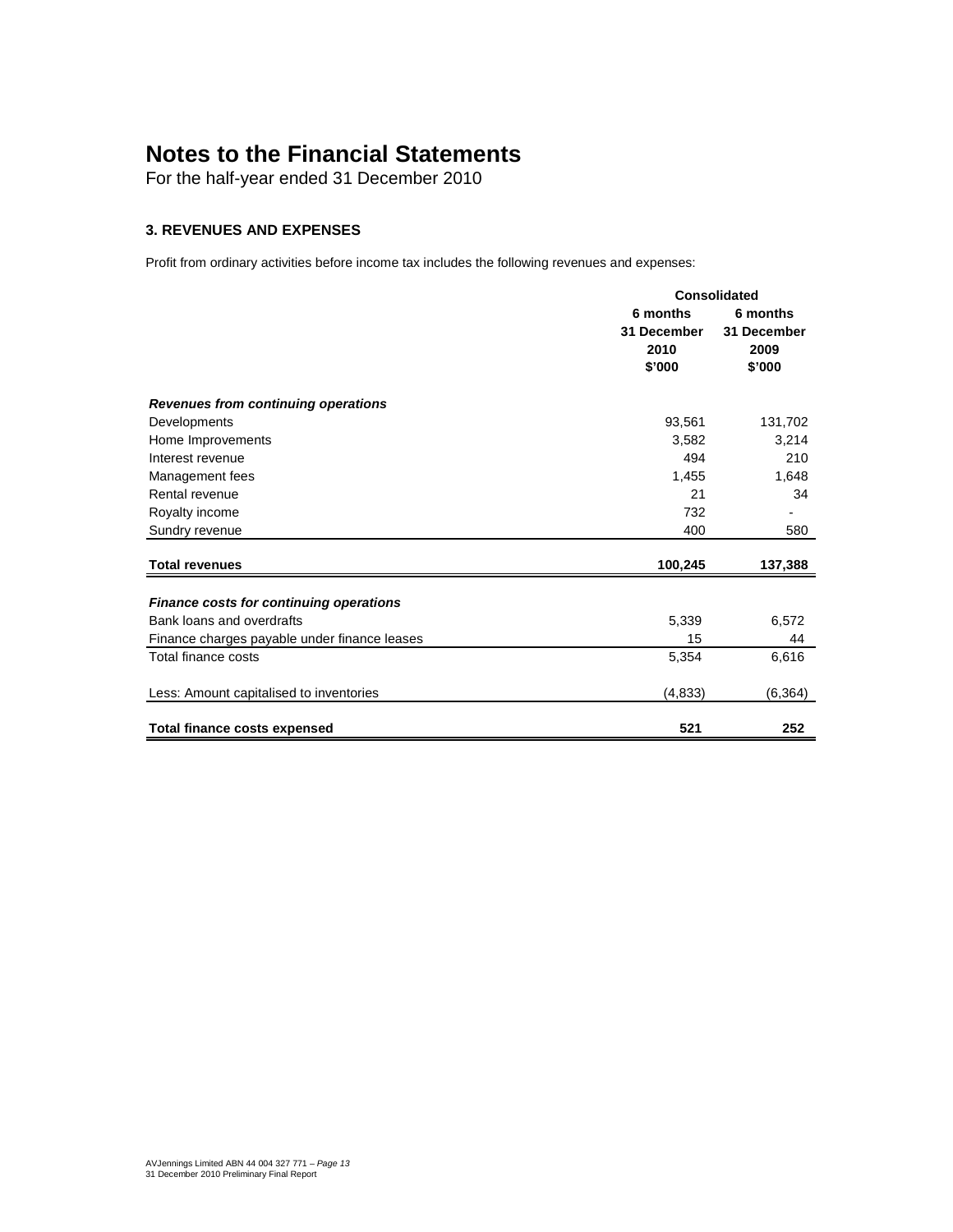For the half-year ended 31 December 2010

# **4. INCOME TAX**

|                                                 | Consolidated |             |  |
|-------------------------------------------------|--------------|-------------|--|
|                                                 | 6 months     | 6 months    |  |
|                                                 | 31 December  | 31 December |  |
|                                                 | 2010         | 2009        |  |
|                                                 | \$'000       | \$'000      |  |
| Income tax expense                              |              |             |  |
| The major components of income tax expense are: |              |             |  |
| Current income tax                              |              |             |  |
| Current income tax charge                       | 4,057        |             |  |
| Adjustment for prior periods                    | 101          |             |  |
| Deferred income tax                             |              |             |  |
| Current year temporary differences              | (103)        | 657         |  |
| Adjustment for prior periods                    | (9)          | 63          |  |
| Income tax expense reported in the              |              |             |  |
| <b>Statement of Comprehensive Income</b>        | 4,046        | 720         |  |

Numerical reconciliation between aggregate tax expense recognised in the Statement of Comprehensive Income and tax expense calculated per the statutory income tax rate:

| Accounting profit before income tax from continuing operations | 16,031      | 8,779       |
|----------------------------------------------------------------|-------------|-------------|
| Loss before income tax from discontinued operations            | (1,420)     | (4, 841)    |
| Total accounting profit before income tax                      | 14,611      | 3,938       |
| Tax at Australian income tax rate of 30% (2009 - 30%)          |             |             |
|                                                                | 4,383<br>92 | 1,181<br>20 |
| Adjustment for prior periods                                   |             |             |
| Equity accounted share of Joint Venture profits                | (302)       | (494)       |
| Other non-deductible items and variations                      | (127)       | 13          |
| Aggregate income tax expense                                   | 4,046       | 720         |
| Aggregate income tax expense is attributable to:               |             |             |
| Continuing operations                                          | 4,472       | 2,172       |
| Discontinued operations                                        | (426)       | (1, 452)    |
|                                                                | 4,046       | 720         |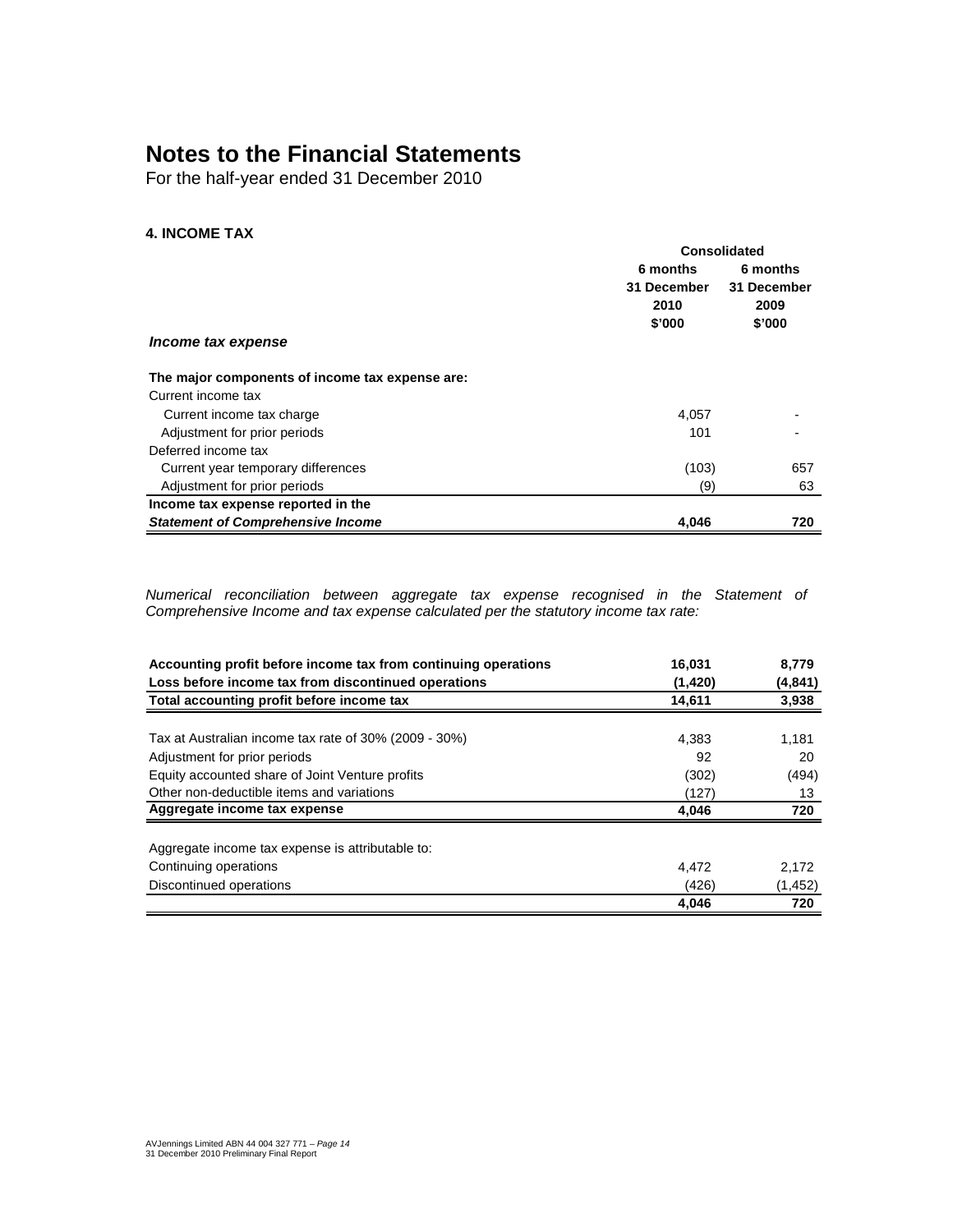For the half-year ended 31 December 2010

# **5. DIVIDENDS PAID AND PROPOSED**

|                                                                                                                                                                       | <b>Consolidated</b>                       |                                           |  |
|-----------------------------------------------------------------------------------------------------------------------------------------------------------------------|-------------------------------------------|-------------------------------------------|--|
|                                                                                                                                                                       | 6 months<br>31 December<br>2010<br>\$'000 | 6 months<br>31 December<br>2009<br>\$'000 |  |
| Dividends paid on ordinary shares during the year<br>2010 final dividend of 1.5 cents per fully paid share,<br>paid 30 September 2010. Fully franked @ 30% tax        | 4,119                                     |                                           |  |
| Total dividends paid during the year                                                                                                                                  | 4,119                                     |                                           |  |
| Dividends proposed and not recognised as a liability<br>2011 interim dividend of 1.0 cents per fully paid share,<br>to be paid 18 April 2011. Fully franked @ 30% tax | 2,746                                     |                                           |  |
| <b>Total dividends proposed</b>                                                                                                                                       | 2,746                                     |                                           |  |
| <b>Franking credit balance</b><br>Franking credits available for subsequent<br>financial years based on a tax rate of 30% are:                                        |                                           |                                           |  |
| Franking account balance as at the end of the period                                                                                                                  | 21,359                                    | 22,125                                    |  |
| <b>Total franking credit balance</b>                                                                                                                                  | 21,359                                    | 22,125                                    |  |

# **6. DISCONTINUED OPERATIONS**

In November 2010, a final payment of \$1.2 million was received in respect of the sale of the Contract Building division to Sekisui House Limited. Total sales proceeds inclusive of the initial payment received on 2 August 2010, amounted to \$21.3 million.

The results for the half-year include the results of the discontinued operation for the month of July 2010. Ownership of the Contract Building division was transferred to Sekisui House Limited effective 1 August 2010.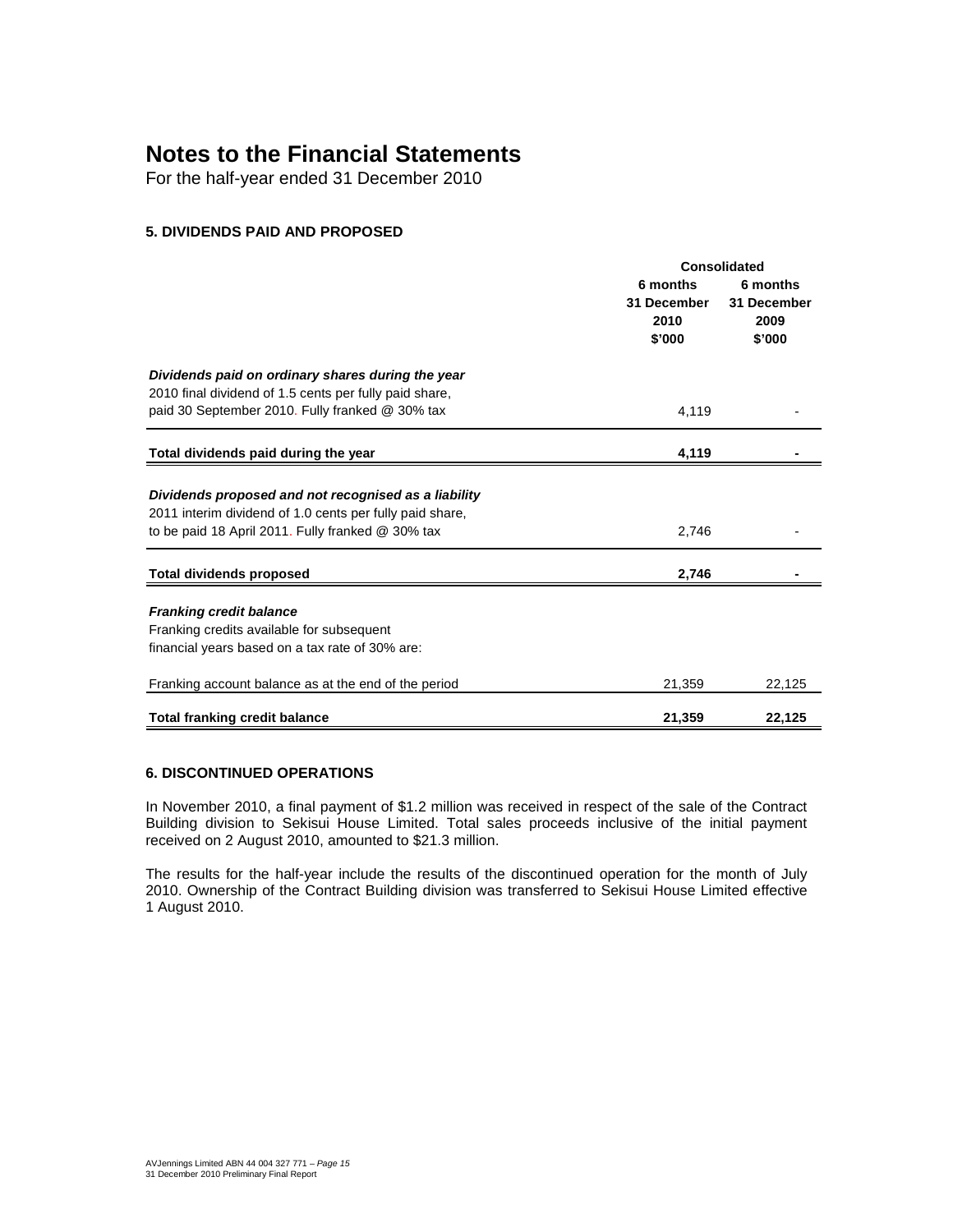For the half-year ended 31 December 2010

# **6. DISCONTINUED OPERATIONS (continued)**

The results of the discontinued operations for the current and prior period are presented below:

|                                                            |             | 6 months    | 6 months    |
|------------------------------------------------------------|-------------|-------------|-------------|
|                                                            |             | 31 December | 31 December |
|                                                            |             | 2010        | 2009        |
|                                                            | <b>Note</b> | \$'000      | \$'000      |
| External sales                                             |             | 15,503      | 102,440     |
| Other revenue                                              |             | 13          | 30          |
| Change in inventories, finished goods and work-in-progress |             | (12, 794)   | (85, 439)   |
| Other expenses                                             |             | (4, 142)    | (21, 872)   |
|                                                            |             |             |             |
| Loss from discontinued operations before tax               |             | (1,420)     | (4, 841)    |
| Tax benefit                                                |             | 426         | 1,452       |
| Loss from discontinued operations after tax                |             | (994)       | (3, 389)    |
|                                                            |             |             |             |
| <b>Reconciliation to segment results</b>                   |             |             |             |
| Segment results                                            | 9           | (251)       | 1,834       |
| Other revenue                                              |             | 13          | 30          |
| Indirect expenses                                          |             | (1, 119)    | (6,663)     |
| Interest expense                                           |             | (63)        | (42)        |
|                                                            |             |             |             |
| Loss from discontinued operations before tax               |             | (1,420)     | (4, 841)    |
| Tax benefit                                                |             | 426         | 1,452       |
| Loss from discontinued operations after tax                |             | (994)       | (3, 389)    |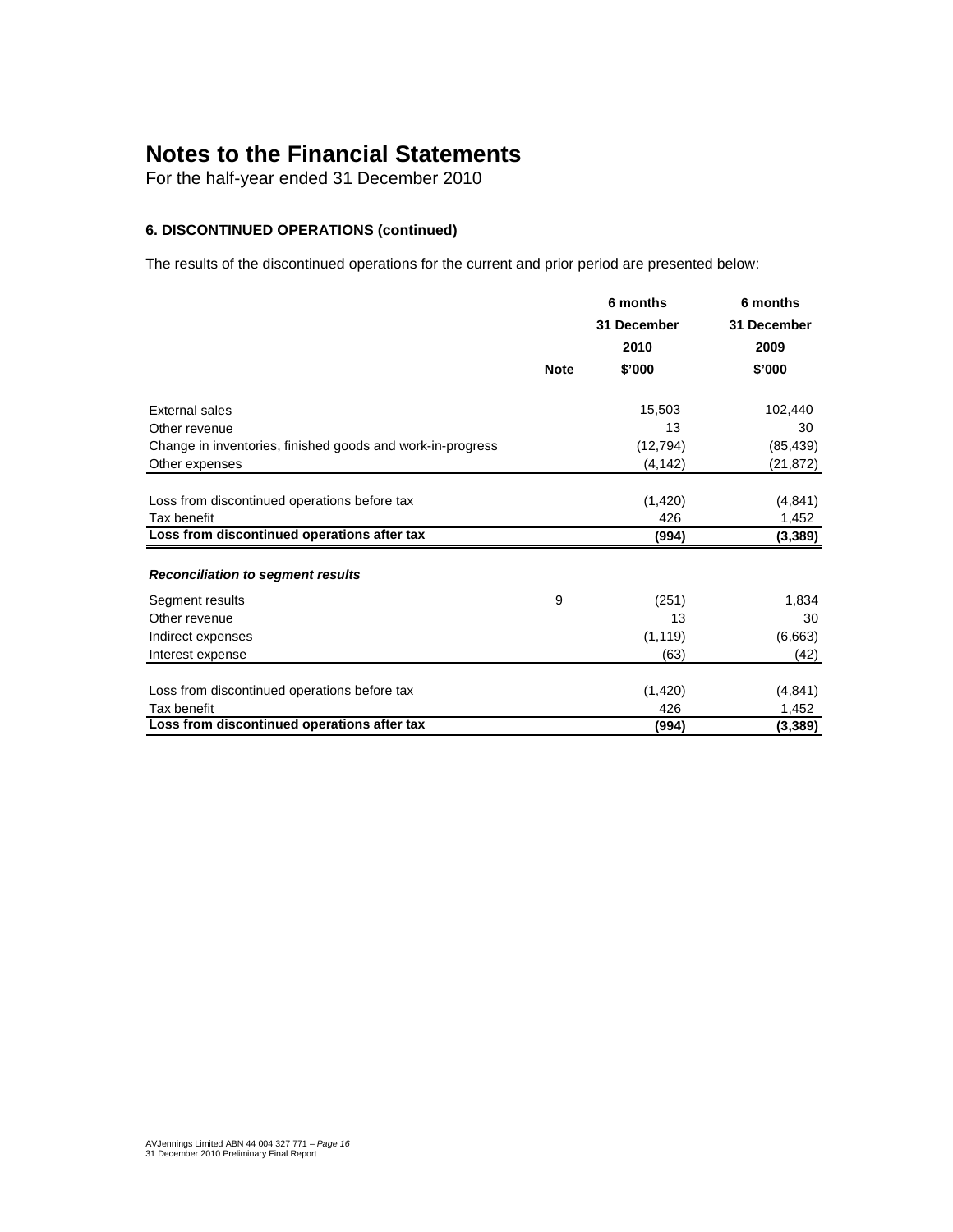For the half-year ended 31 December 2010

# **7. CONTRIBUTED EQUITY**

|                                        | Consolidated                         |                                  |                               |                           |
|----------------------------------------|--------------------------------------|----------------------------------|-------------------------------|---------------------------|
|                                        | 31 December<br>2010<br><b>Number</b> | 30 June<br>2010<br><b>Number</b> | 31 December<br>2010<br>\$'000 | 30 June<br>2010<br>\$'000 |
| Ordinary shares                        | 274,588,694                          | 274,588,694                      | 122,837                       | 122,837                   |
| Treasury shares                        | (2,042,119)                          | (666,667)                        | (1,002)                       | (259)                     |
| Share capital                          |                                      |                                  | 121,835                       | 122,578                   |
|                                        |                                      |                                  |                               |                           |
| (a) Movement in ordinary share capital | <b>Number</b>                        | <b>Number</b>                    | \$'000                        | \$'000                    |
| As at the beginning of the year        | 274,588,694                          | 274,588,694                      | 122,837                       | 122,837                   |
| As at the end of the year              | 274,588,694                          | 274,588,694                      | 122,837                       | 122,837                   |

Fully paid ordinary shares carry one vote per share and carry the right to dividends. There are currently no unexercised or outstanding options. No options were exercised during the year.

### **(b) Movement in treasury shares**

| As at the end of the period                    | (2,042,119) | (666,667)   | (1,002) | (259) |
|------------------------------------------------|-------------|-------------|---------|-------|
| Employee shares issued                         | $\sim$      | 333.333     | -       |       |
| <b>Share Plan Trust</b>                        | (1,375,452) |             | (743)   |       |
| Acquisition of shares by AVJ Deferred Employee |             |             |         |       |
| As at the beginning of the period              | (666.667)   | (1.000.000) | (259)   | (259) |

Treasury shares are shares in AVJennings Limited that are held by the AVJ Deferred Employee Share Plan Trust for the purpose of issuing shares to the Chief Executive Officer and other executives via the AVJ Deferred Employee Share Plan.

The original cost of the shares is treated as a reduction in share capital and the underlying shares identified separately as treasury shares.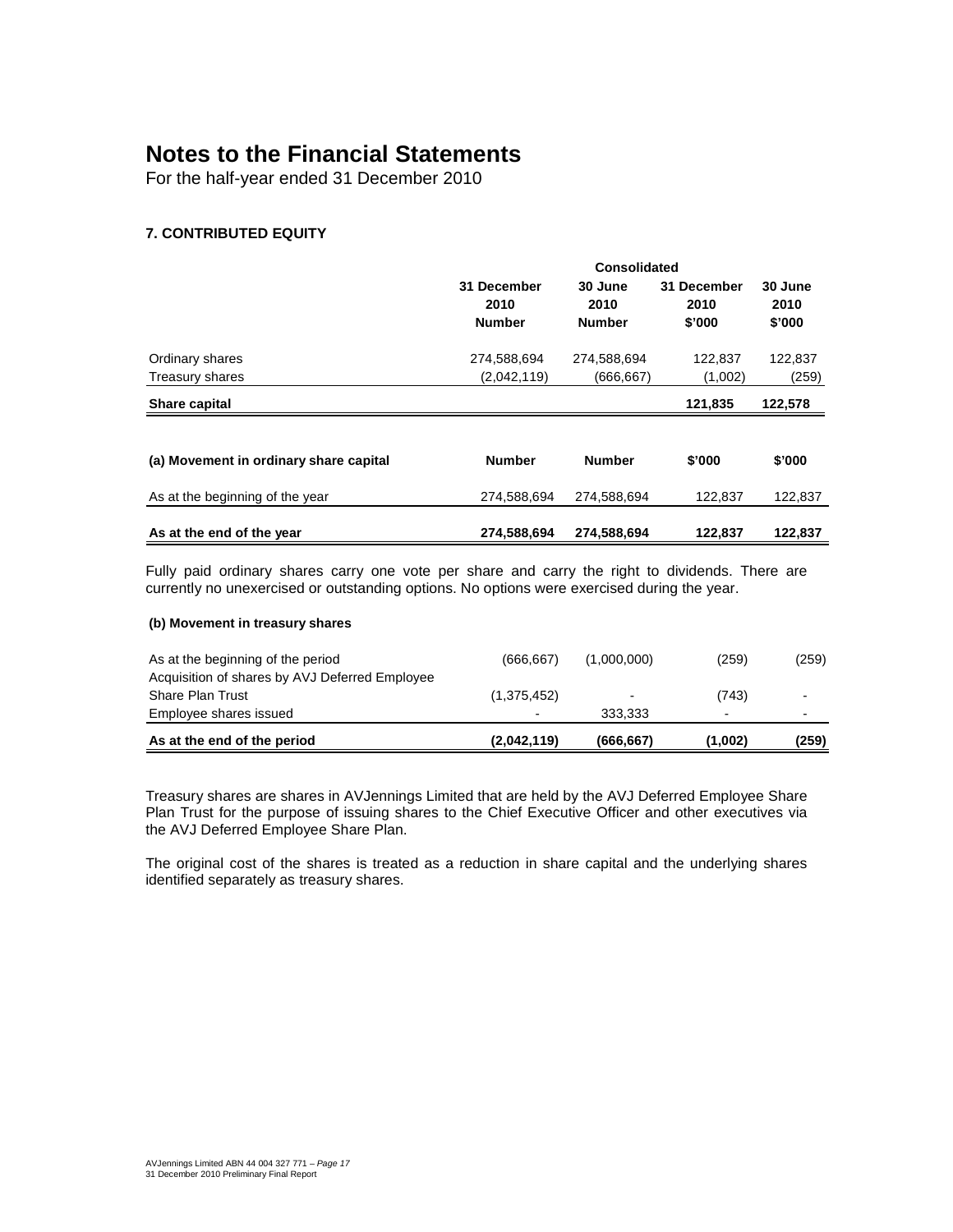For the half-year ended 31 December 2010

# **8. CASH AND CASH EQUIVALENTS**

For the purpose of the Statement of Cash Flows, cash and cash equivalents comprise the following:

|                          | <b>Consolidated</b> |                 |
|--------------------------|---------------------|-----------------|
|                          | 31 December<br>2010 | 30 June<br>2010 |
|                          | \$'000              | \$'000          |
| Cash at bank and in hand | 25,196              | 24,110          |

# **9. OPERATING SEGMENTS**

### **Identification of reportable segments**

The Consolidated Entity has identified its operating segments based on the internal reports that are reviewed and used by the chief operating decision makers in assessing performance and in determining the allocation of resources.

The operating segments are identified by management based on the nature of the products sold and services provided. Discrete financial information about each of these operating businesses is reported on a monthly basis.

The reportable segments are based on aggregated operating segments determined by the similarity of the products produced and sold and services provided, as these are the sources of the Consolidated Entity's major risks and have the most effect on the rates of return.

### **Types of products and services**

The Consolidated Entity operates primarily in residential development and contract building and reports by operating segment.

### **Accounting policies and inter-segment transactions**

The accounting policies used in reporting segments are the same as those contained in note 2 to the Financial Statements and those used in the Financial Statements for the year ended 30 June 2010.

### **Operating segments**

### Land Development

Builders buy land from AVJennings onto which they package their building products, or end customers buy land from an AVJennings estate and choose their own builder.

### Integrated Housing and Apartments Development

The customer buys a completed home, townhouse or apartment within an AVJennings development.

### Contract Building

The customer contracts to build a home with AVJennings on land they have sourced themselves.

**Other** 

This includes the Home Improvements business where AVJennings carries out work on renovating a customer's house. This segment operates in South Australia only.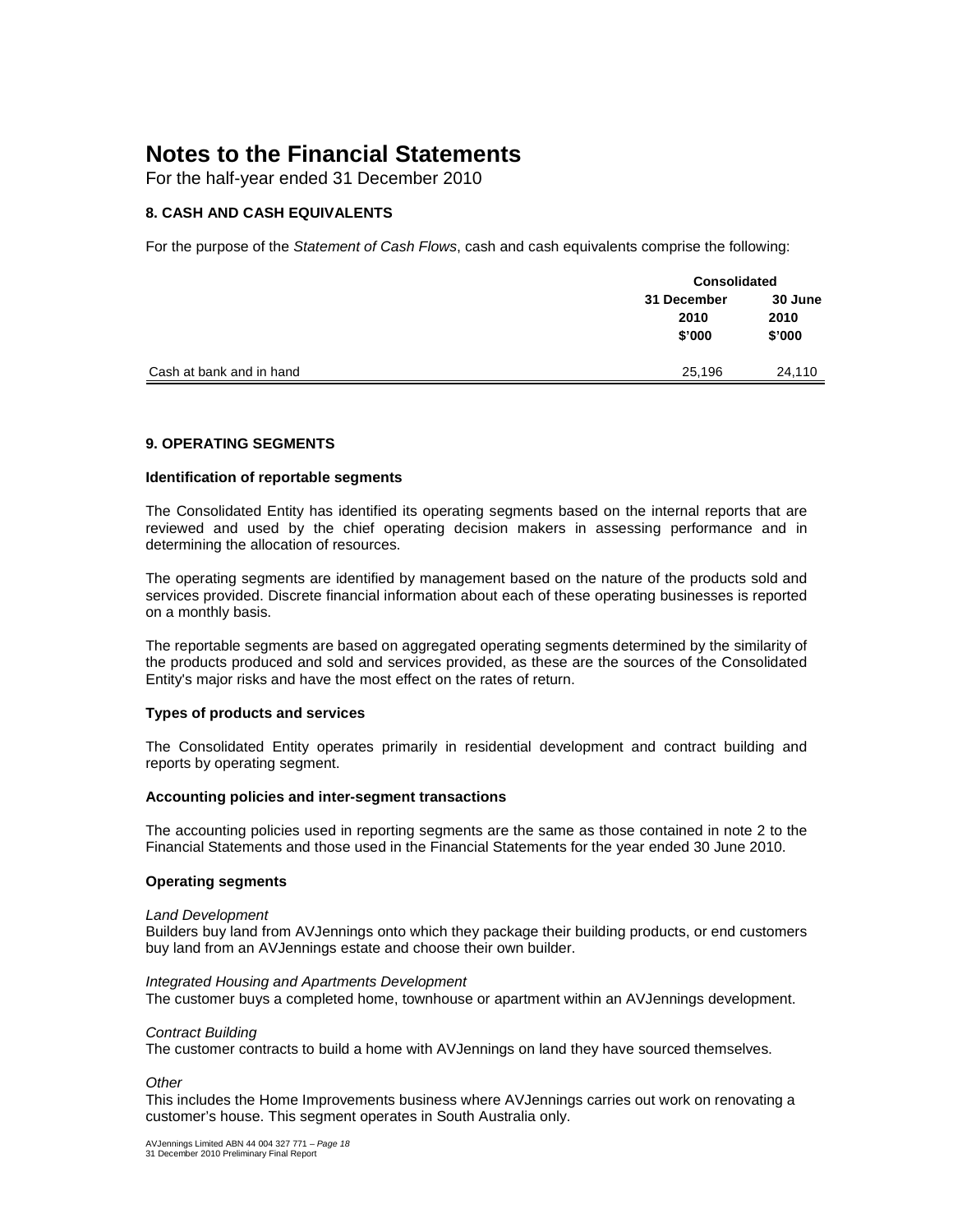For the half-year ended 31 December 2010

# **9. OPERATING SEGMENTS (continued)**

The following table presents the revenues and results information regarding operating segments for the half-year ended 31 December 2010.

|                                                     | <b>Continuing Operations</b> |                          |                                          |                          |                                  | <b>Discontinued</b><br><b>Operations</b> |                      | <b>Total Operations</b>  |                                         |                          |                                    |                |
|-----------------------------------------------------|------------------------------|--------------------------|------------------------------------------|--------------------------|----------------------------------|------------------------------------------|----------------------|--------------------------|-----------------------------------------|--------------------------|------------------------------------|----------------|
| <b>Operating segments</b>                           | Land<br>31 December          |                          | <b>Integrated Housing</b><br>31 December |                          | <b>Apartments</b><br>31 December |                                          | Other<br>31 December |                          | <b>Contract Building</b><br>31 December |                          | <b>Consolidated</b><br>31 December |                |
|                                                     | 2010<br>\$'000               | 2009<br>\$'000           | 2010<br>\$'000                           | 2009<br>\$'000           | 2010<br>\$'000                   | 2009<br>\$'000                           | 2010<br>\$'000       | 2009<br>\$'000           | 2010<br>\$'000                          | 2009<br>\$'000           | 2010<br>\$'000                     | 2009<br>\$'000 |
| Revenues                                            |                              |                          |                                          |                          |                                  |                                          |                      |                          |                                         |                          |                                    |                |
| <b>External sales</b>                               | 53,390                       | 38,191                   | 39,189                                   | 41,405                   | 982                              | 52,106                                   | 3,582                | 3,214                    | 15,503                                  | 102,440                  | 112,646                            | 237,356        |
| Management fees                                     | 831                          | 688                      | 624                                      | 960                      |                                  |                                          |                      | $\blacksquare$           |                                         |                          | 1,455                              | 1,648          |
| Other revenue                                       |                              |                          |                                          |                          |                                  | $\overline{a}$                           | 1,647                | 824                      | 13                                      | 30                       | 1,660                              | 854            |
| <b>Total revenues</b>                               | 54,221                       | 38,879                   | 39,813                                   | 42,365                   | 982                              | 52,106                                   | 5,229                | 4,038                    | 15,516                                  | 102,470                  | 115,761                            | 239,858        |
| <b>Results</b>                                      |                              |                          |                                          |                          |                                  |                                          |                      |                          |                                         |                          |                                    |                |
| Segment results *                                   | 17,748                       | 5,004                    | 1,853                                    | 1,687                    | 147                              | 5,556                                    | 229                  | 309                      | (251)                                   | 1,834                    | 19,726                             | 14,390         |
| Fair value movement in interest<br>rate derivatives |                              | $\blacksquare$           |                                          | $\blacksquare$           |                                  | $\blacksquare$                           |                      | $\blacksquare$           |                                         | $\overline{\phantom{0}}$ | 509                                | 1,638          |
| Other income                                        |                              | $\blacksquare$           |                                          | $\overline{\phantom{a}}$ |                                  | $\overline{\phantom{a}}$                 | 1,647                | 824                      | 13                                      | 30                       | 1,660                              | 854            |
| Unallocated depreciation and<br>amortisation        |                              | $\blacksquare$           |                                          | $\blacksquare$           |                                  | $\blacksquare$                           | -                    | $\blacksquare$           |                                         | $\overline{\phantom{0}}$ | (347)                              | (974)          |
| Unallocated expenses                                |                              | $\overline{\phantom{a}}$ |                                          | $\overline{\phantom{a}}$ |                                  | $\overline{\phantom{a}}$                 |                      | $\overline{\phantom{a}}$ |                                         | $\blacksquare$           | (6, 416)                           | (11, 718)      |
| Unallocated interest expense                        |                              |                          |                                          |                          |                                  |                                          |                      |                          |                                         |                          | (521)                              | (252)          |
| Profit before tax                                   |                              |                          |                                          |                          |                                  |                                          |                      |                          |                                         |                          | 14,611                             | 3,938          |
| Income tax                                          |                              |                          |                                          |                          |                                  |                                          |                      |                          |                                         |                          | (4,046)                            | (720)          |
| Net profit                                          |                              |                          |                                          |                          |                                  |                                          |                      |                          |                                         |                          | 10,565                             | 3,218          |

\* Please refer to note 6 for a reconciliation of the segment results of the discontinued operations to the loss after tax.

AVJennings Limited ABN 44 004 327 771 – Page 19 31 December 2010 Preliminary Final Report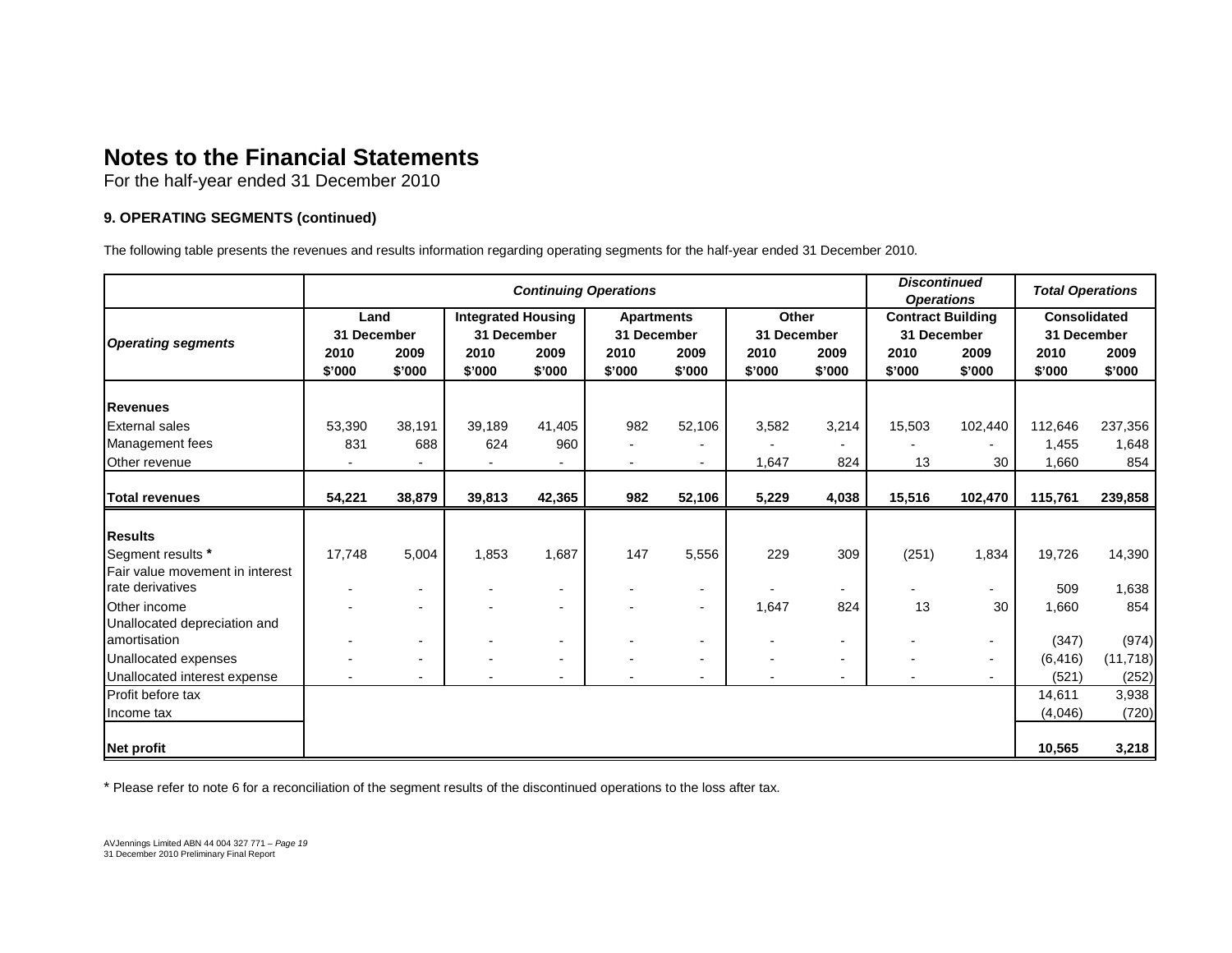For the half-year ended 31 December 2010

# **9. OPERATING SEGMENTS (continued)**

The following table presents the assets and liabilities information regarding operating segments as at 31 December 2010.

|                           | <b>Continuing Operations</b> |         |                           |         |        |                   |        | <b>Discontinued</b><br><b>Operations</b> |                          | <b>Total Operations</b>  |         |                     |  |
|---------------------------|------------------------------|---------|---------------------------|---------|--------|-------------------|--------|------------------------------------------|--------------------------|--------------------------|---------|---------------------|--|
|                           | Land                         |         | <b>Integrated Housing</b> |         |        | <b>Apartments</b> |        | Other                                    |                          | <b>Contract Building</b> |         | <b>Consolidated</b> |  |
|                           | 31 Dec                       | 30 Jun  | 31 Dec                    | 30 Jun  | 31 Dec | 30 Jun            | 31 Dec | 30 Jun                                   | 31 Dec                   | 30 Jun                   | 31 Dec  | 30 Jun              |  |
| <b>Operating segments</b> | 2010                         | 2010    | 2010                      | 2010    | 2010   | 2010              | 2010   | 2010                                     | 2010                     | 2010                     | 2010    | 2010                |  |
|                           | \$'000                       | \$'000  | \$'000                    | \$'000  | \$'000 | \$'000            | \$'000 | \$'000                                   | \$'000                   | \$'000                   | \$'000  | \$'000              |  |
|                           |                              |         |                           |         |        |                   |        |                                          |                          |                          |         |                     |  |
| <b>Assets</b>             |                              |         |                           |         |        |                   |        |                                          |                          |                          |         |                     |  |
| Segment assets            | 241,584                      | 221,334 | 192,835                   | 174,510 | 1,616  | 1,875             | 15,565 | (1,666)                                  | $\overline{\phantom{a}}$ | 43,228                   | 451,600 | 439,281             |  |
| Unallocated assets        |                              |         |                           |         |        |                   |        |                                          |                          | $\overline{a}$           | 19,251  | 33,290              |  |
|                           |                              |         |                           |         |        |                   |        |                                          |                          |                          |         |                     |  |
| <b>Total assets</b>       | 241,584                      | 221,334 | 192,835                   | 174,510 | 1,616  | 1,875             | 15,565 | (1,666)                                  |                          | 43,228                   | 470,851 | 472,571             |  |
|                           |                              |         |                           |         |        |                   |        |                                          |                          |                          |         |                     |  |
| <b>Liabilities</b>        |                              |         |                           |         |        |                   |        |                                          |                          |                          |         |                     |  |
| Segment liabilities       | 43,411                       | 28,628  | 9,371                     | 12,045  | 1,470  | 1,669             | 14,313 | (2,619)                                  | $\blacksquare$           | 21,966                   | 68,565  | 61,689              |  |
| Unallocated liabilities   |                              |         |                           |         |        |                   |        |                                          |                          |                          | 97,600  | 111,464             |  |
|                           |                              |         |                           |         |        |                   |        |                                          |                          |                          |         |                     |  |
| <b>ITotal liabilities</b> | 43,411                       | 28,628  | 9,371                     | 12,045  | 1,470  | 1,669             | 14,313 | (2,619)                                  | ۰                        | 21,966                   | 166,165 | 173,153             |  |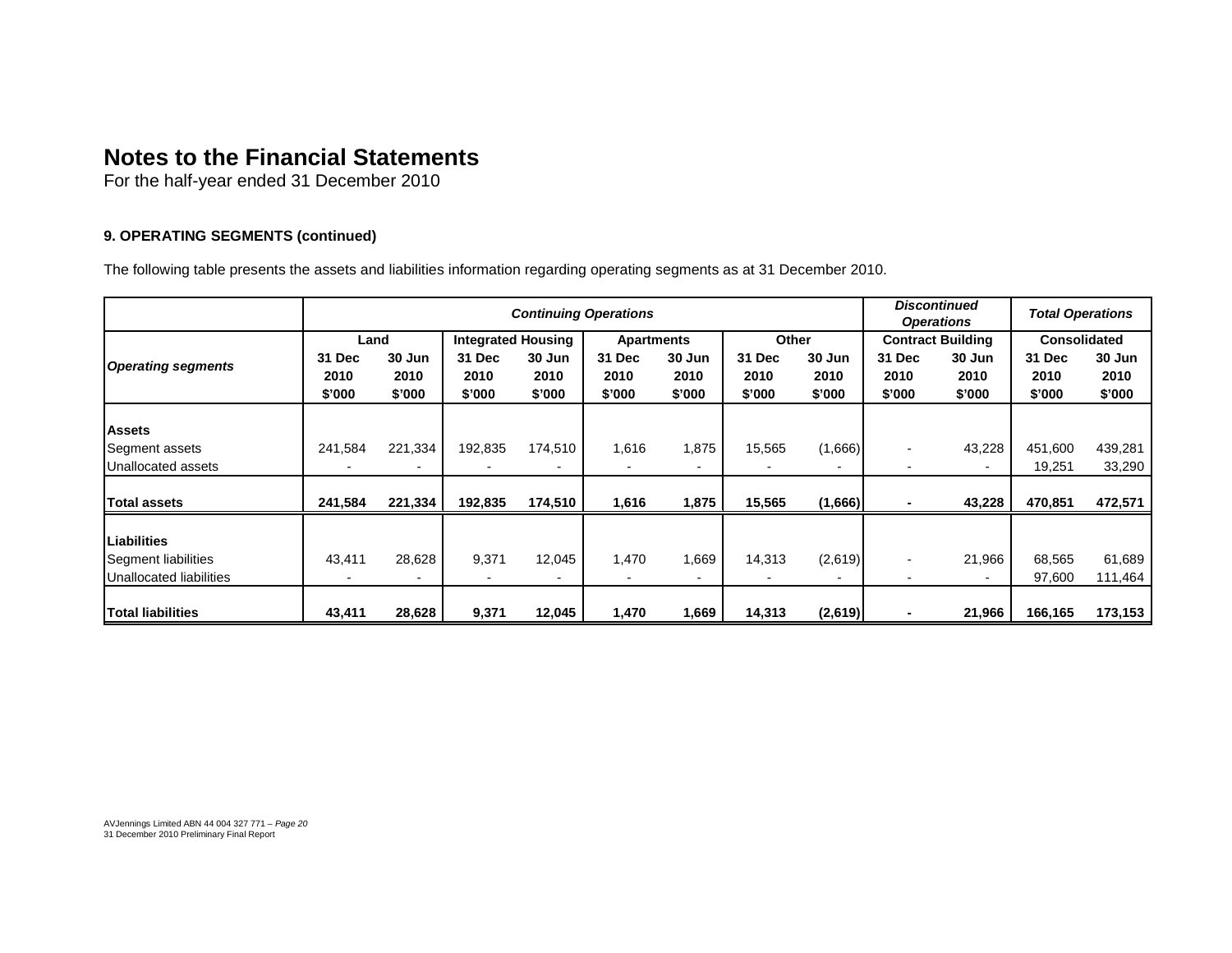For the half-year ended 31 December 2010

# **10. NET TANGIBLE ASSET BACKING**

|                                                                | <b>Consolidated</b> |         |  |  |
|----------------------------------------------------------------|---------------------|---------|--|--|
|                                                                | 31 December         | 30 June |  |  |
|                                                                | 2010                | 2010    |  |  |
|                                                                | Cents               | Cents   |  |  |
|                                                                |                     |         |  |  |
| Net Tangible Asset backing (NTA) - cents per ordinary security | 109.9               | 108.0   |  |  |

Ordinary shares on issue as at 31 December 2010 were 274,588,694 (30 June 2010: 274,588,694). Refer to note 7 for details.

# **11. INTEREST IN JOINT VENTURE OPERATIONS**

The Consolidated Entity's interest in the profits and losses of Joint Venture Operations is included in the Statement of Comprehensive Income under the following classifications:

|                                                | 6 months<br>31 December<br>2010<br>\$'000 | 6 months<br>31 December<br>2009<br>\$'000 |
|------------------------------------------------|-------------------------------------------|-------------------------------------------|
| Revenues                                       | 2,435                                     | 7                                         |
| Cost of sales                                  | (2, 113)                                  | $\blacksquare$                            |
| Other expenses                                 | 392)                                      | 132)                                      |
| Loss before income tax<br>Income tax credit    | (70)<br>21                                | (125)<br>38                               |
|                                                |                                           |                                           |
| Net loss attributable to members of the parent | 49)                                       | 87)                                       |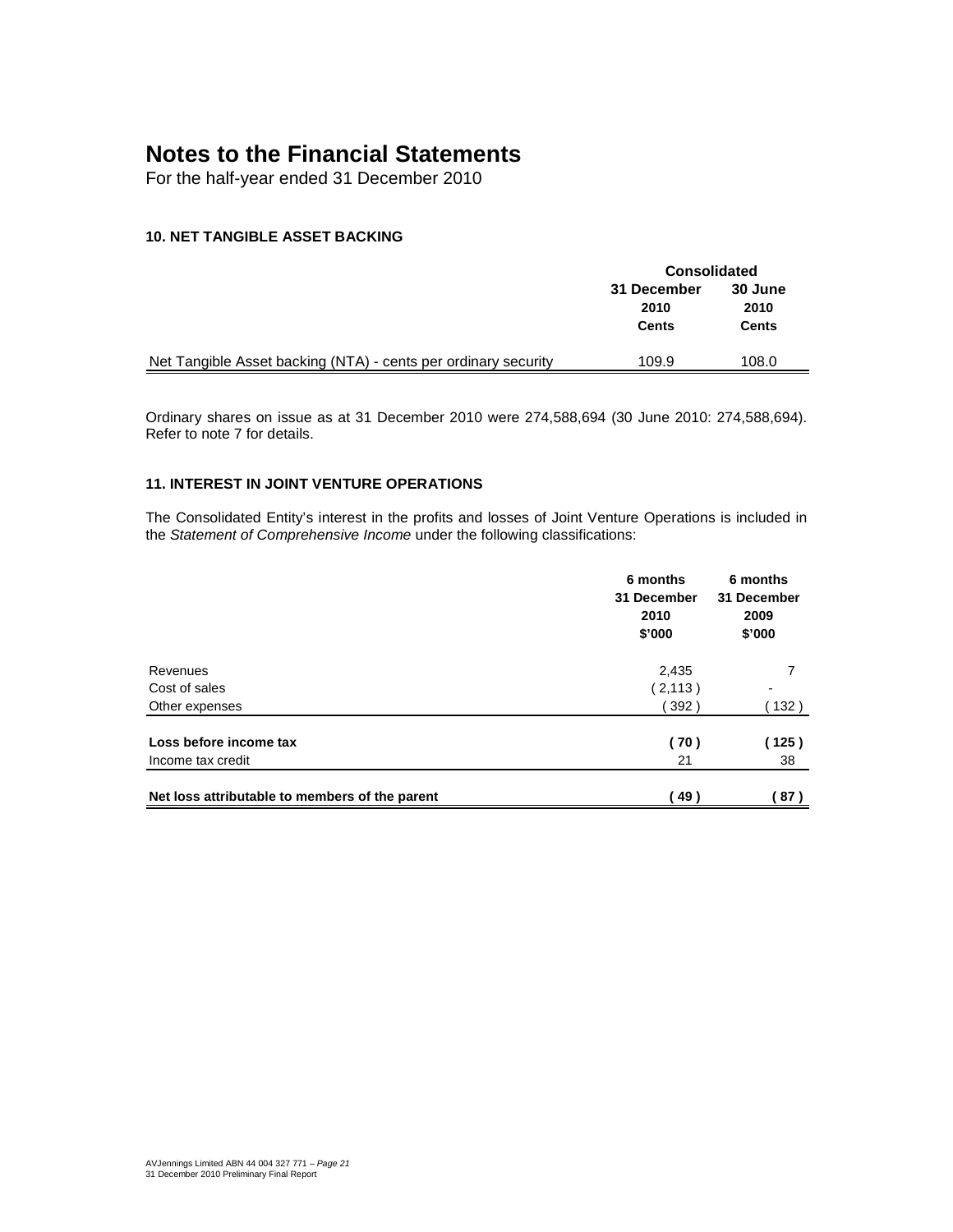For the half-year ended 31 December 2010

# **12. INVESTMENTS ACCOUNTED FOR USING THE EQUITY METHOD**

The interest in an associate or a joint venture entity is accounted for using the equity method of accounting and is carried at cost. Under the equity method, the consolidated entity's share of the results of the associate or the joint venture entity is recognised in the Statement of Comprehensive Income, and the share of movements in reserves is recognised in the Statement of Financial Position. The information is set out below:

| Equity accounted<br>Associates & Joint Ventures |             | Interest held in output | Share of Net profit |             |  |
|-------------------------------------------------|-------------|-------------------------|---------------------|-------------|--|
|                                                 |             |                         | 6 months            | 6 months    |  |
|                                                 | 31 December | 31 December             | 31 December         | 31 December |  |
| Name of Associate & Joint Ventures              | 2010        | 2009                    | 2010                | 2009        |  |
|                                                 |             |                         | \$'000              | \$'000      |  |
| Epping JV                                       | 10%         | 10%                     | 115                 | 376         |  |
| Creekwood (Meridan Plains)                      | 50%         | 50%                     | (59)                | 76          |  |
| Eastwood                                        | 50%         | 50%                     | 124                 | 688         |  |
| Sydney Olympic Park Development                 | 50%         | 50%                     |                     |             |  |
| Woodville                                       | 50%         | 50%                     | 940                 | 884         |  |
| <b>Profit after tax</b>                         |             |                         | 1.120               | 2,024       |  |

# **13. CONTINGENCIES**

### **Secured**

### **Performance guarantees**

Contingent liabilities in respect of certain performance guarantees, granted by controlled entities in the normal course of business to unrelated parties, at 31 December 2010, amounted to \$19,907,000 (30 June 2010: \$18,836,000). No liability is expected to arise.

### **Financial guarantees**

Financial guarantees granted by the Consolidated Entity's bankers to unrelated parties in the normal course of business at 31 December 2010, amounted to \$871,000 (30 June 2010: \$871,000). No liability is expected to arise.

### **14. EVENTS AFTER BALANCE SHEET DATE**

No matter or circumstance has arisen since 31 December 2010 that has significantly affected, or may significantly affect:

a) the Consolidated Entity's operations in the future financial years; or

b) the results of those operations in future financial years; or

c) the Consolidated Entity's state of affairs in future financial years.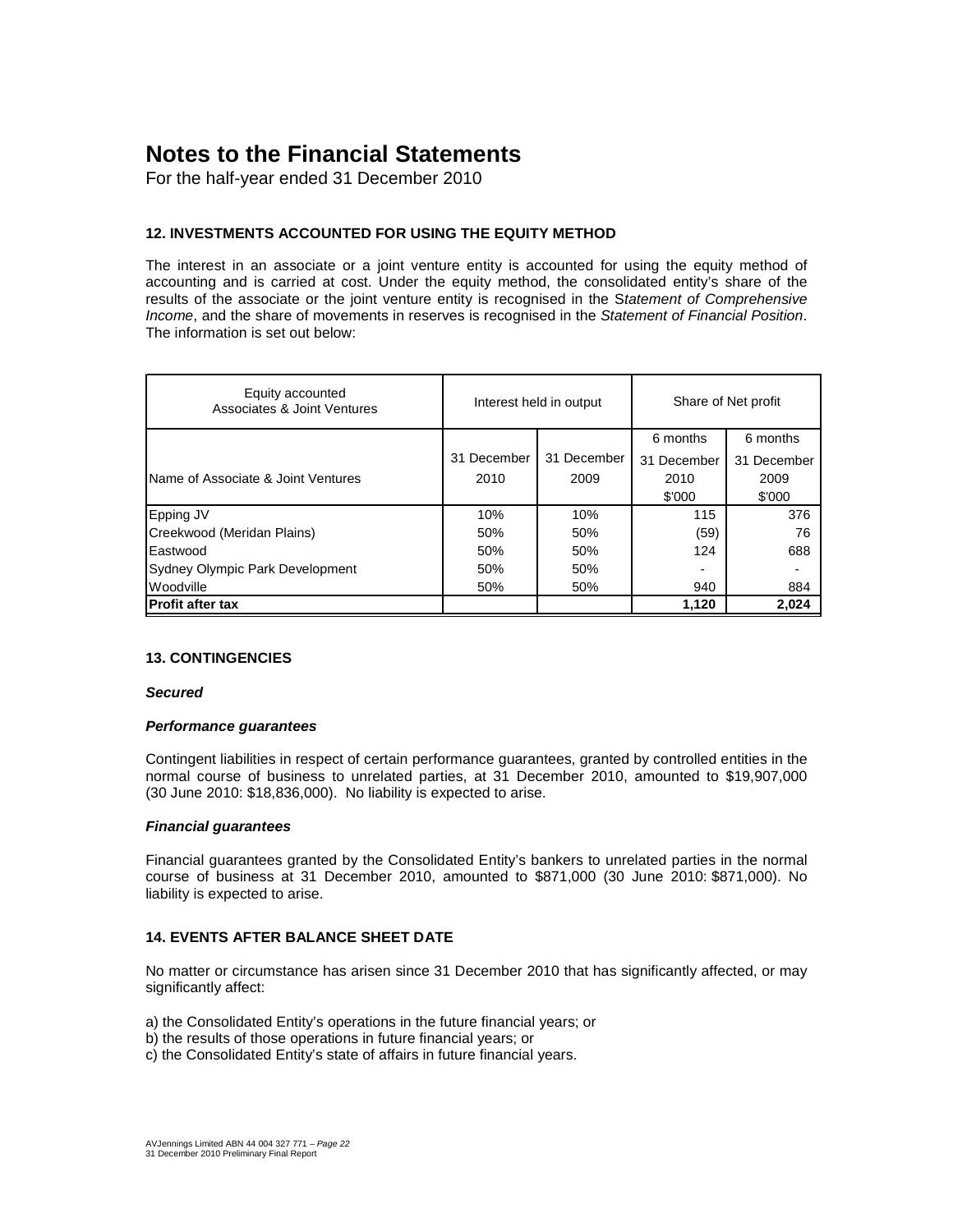

# Directors' Declaration

For the half-year ended 31 December 2010

In accordance with a resolution of the Directors of AVJennings Limited, we state that:

In the opinion of the Directors:

- a) The Financial Statements and notes of the Consolidated Entity are in accordance with the Corporations Act 2001, including:
	- (i) giving a true and fair view of the financial position as at 31 December 2010 and of the performance for the half-year ended on that date; and
	- (ii) complying with Australian Accounting Standards and the Corporations Regulations 2001; and
- b) There are reasonable grounds to believe that the Consolidated Entity will be able to pay its debts as and when they become due and payable.

On behalf of the Board.

Peter Summers **Director** 

9 February 2011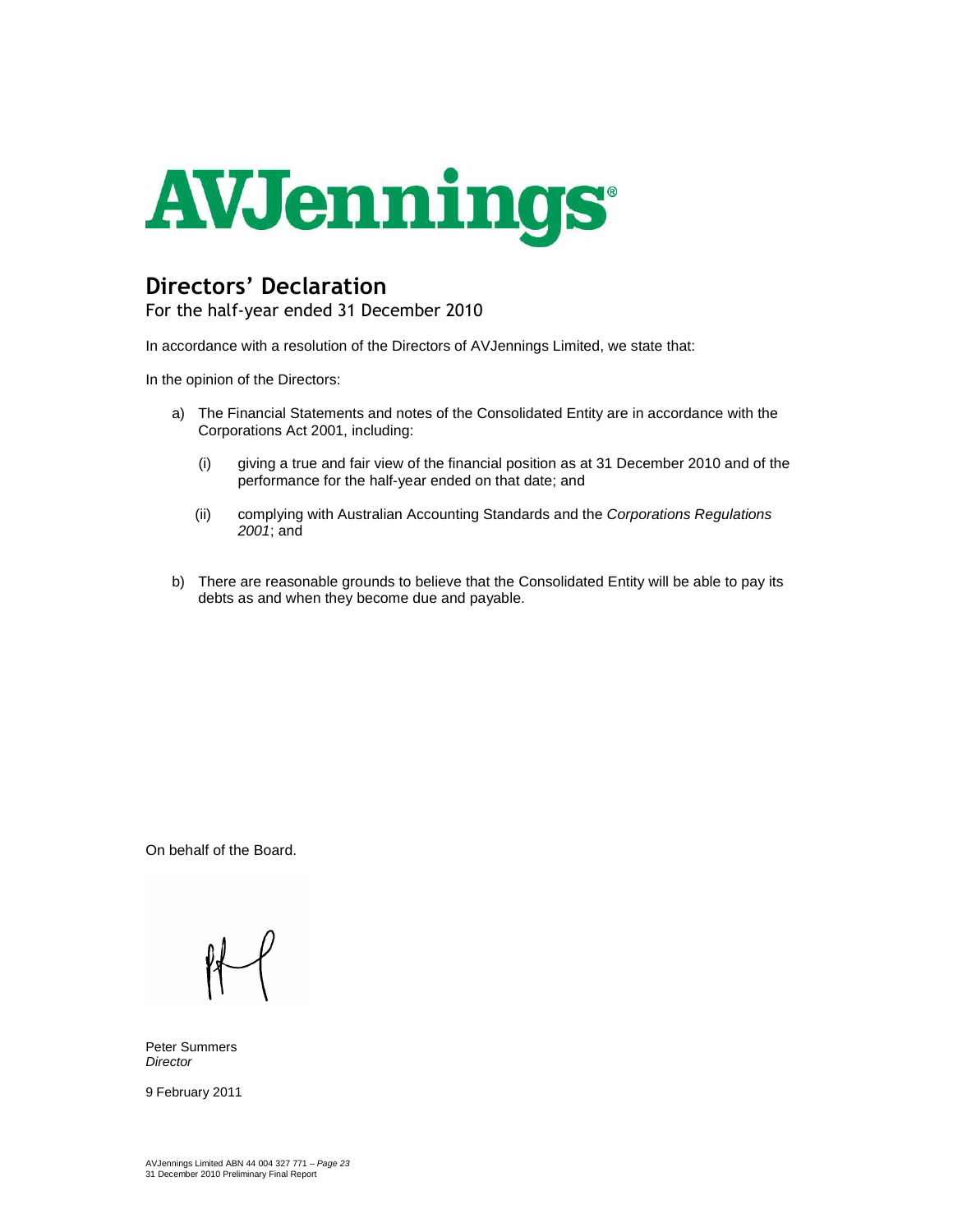

EL ERNST & YOUNG

Ernst & Young Centre 680 George Street Sydney NSW 2000 Australia GPO Box 2646 Sydney NSW 2001

Tel: +61 2 9248 5555 Fax: +61 2 9248 5959 www.ey.com/au

To the members of AVJennings Limited

# Report on the Half-Year Financial Report

We have reviewed the accompanying half-year financial report of AVJennings Limited, which comprises the statement of financial position as at 31 December 2010, the statement of comprehensive income, statement of changes in equity and statement of cash flows for the half-year ended on that date, other selected explanatory notes, and the directors' declaration of the consolidated entity comprising the company and the entities it controlled at the period end or from time to time during the half-year.

# Directors' Responsibility for the Half-year Financial Report

The directors of the company are responsible for the preparation of the half-year financial report that gives a true and fair view in accordance with Australian Accounting Standards and the Corporations Act 2001 and for such internal controls as the directors determine are necessary to enable the preparation of the half-year financial report that is free from material misstatement, whether due to fraud or error.

# Auditor's Responsibility

Our responsibility is to express a conclusion on the half-year financial report based on our review. We conducted our review in accordance with Auditing Standard on Review Engagements ASRE 2410 Review of Interim and Other Financial Reports Performed by the Independent Auditor of the Entity, in order to state whether, on the basis of the procedures described, we have become aware of any matter that makes us believe that the financial report is not in accordance with the Corporations Act 2001 including: giving a true and fair view of the consolidated entity's financial position as at 31 December 2010 and its performance for the half-year ended on that date; and complying with Accounting Standard AASB 134 Interim Financial Reporting and the Corporations Regulations 2001 . As the auditor of AVJennings Limited and the entities it controlled during the half-year, ASRE 2410 requires that we comply with the ethical requirements relevant to the audit of the annual financial report.

A review of a half-year financial report consists of making enquiries, primarily of persons responsible for financial and accounting matters, and applying analytical and other review procedures. A review is substantially less in scope than an audit conducted in accordance with Australian Auditing Standards and consequently does not enable us to obtain assurance that we would become aware of all significant matters that might be identified in an audit. Accordingly, we do not express an audit opinion.

### Independence

In conducting our review, we have complied with the independence requirements of the Corporations Act 2001. We have given to the directors of the company a written Auditor's Independence Declaration, a copy of which is included in the Directors' Report.